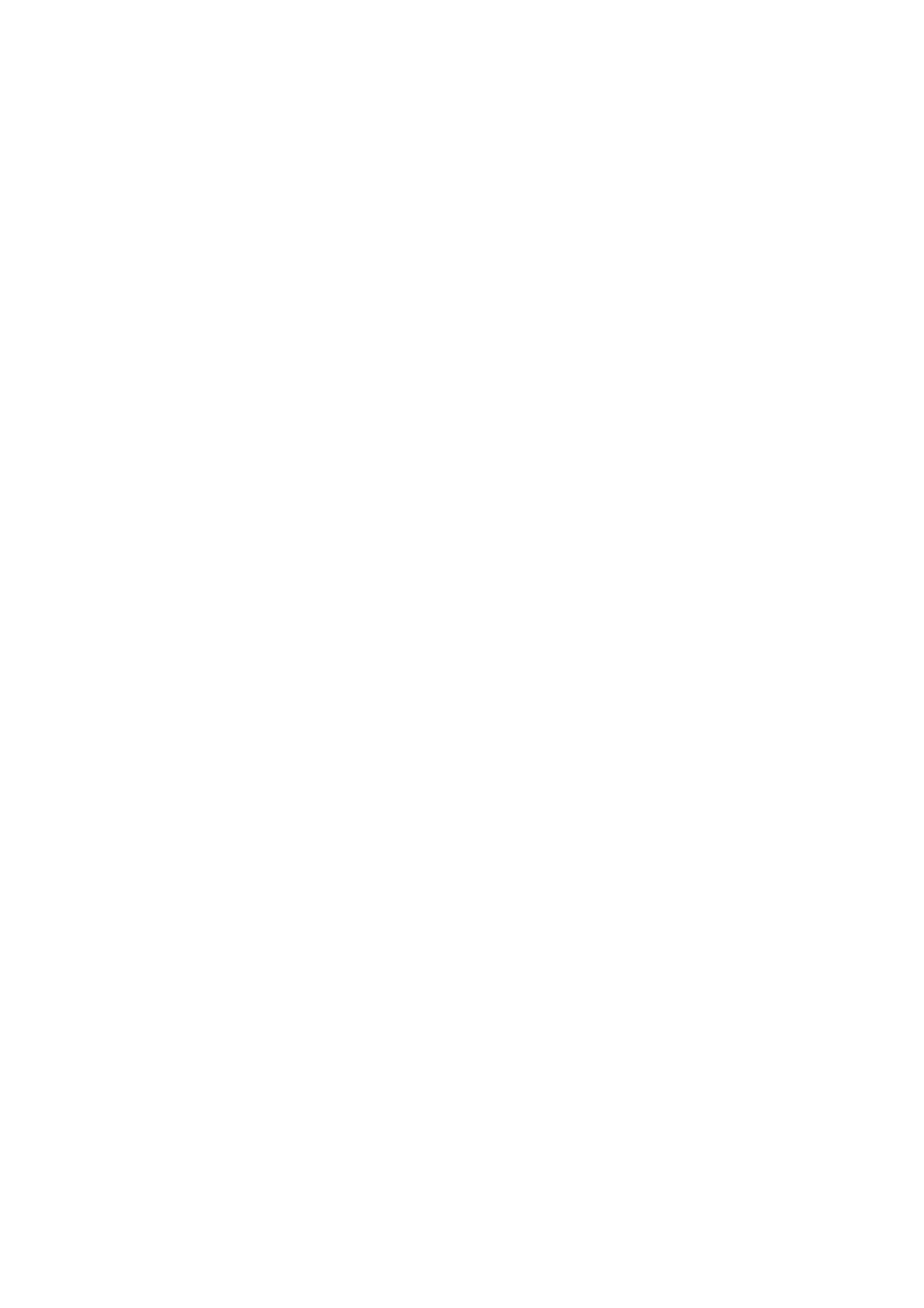使用 IdM Healthcheck 实用程序监控身份管理服务器的状态

Enter your first name here. Enter your surname here. Enter your organisation's name here. Enter your organisational division here. Enter your email address here.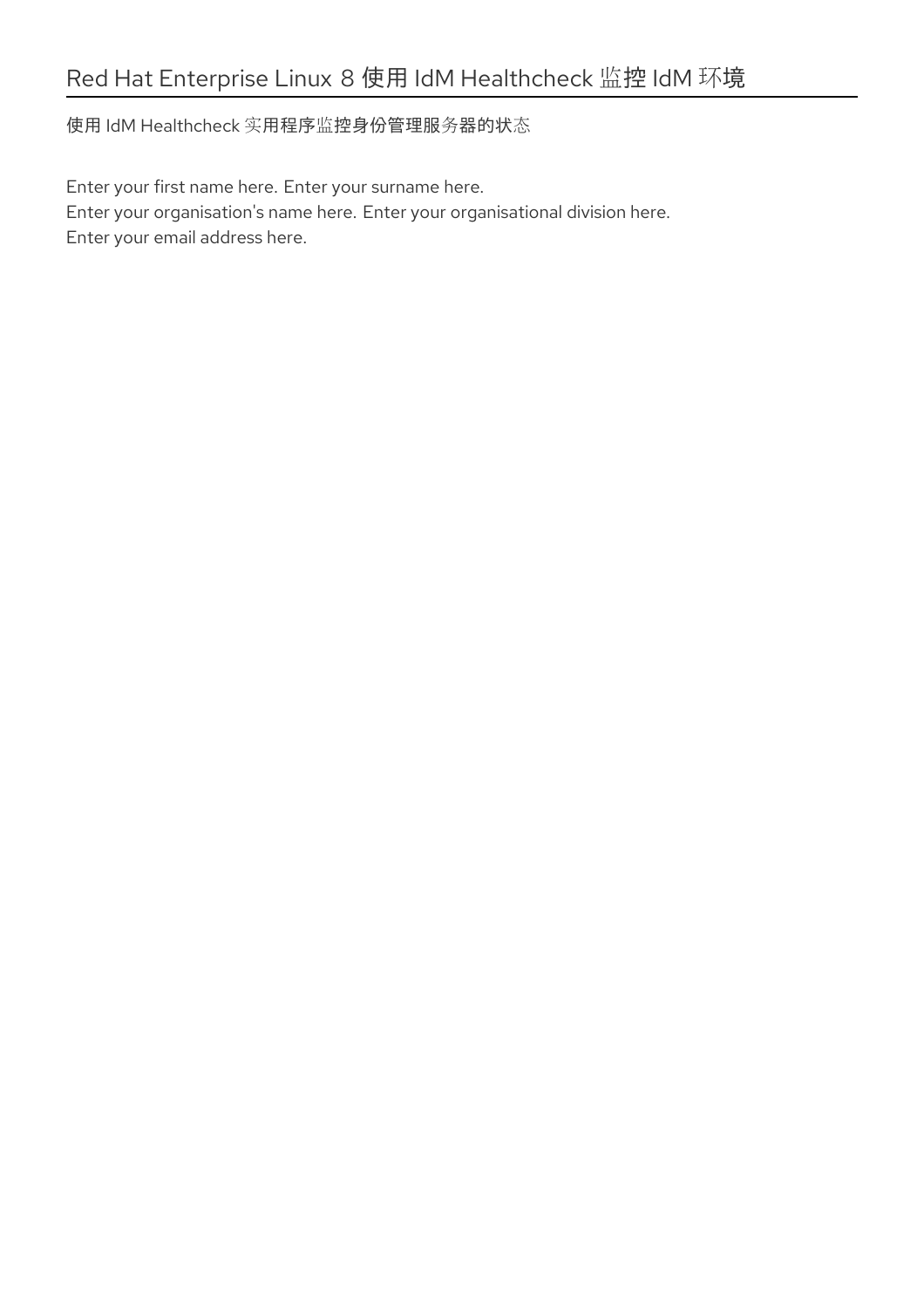# 法律通告

Copyright © 2021 | You need to change the HOLDER entity in the en-US/Using\_IdM\_Healthcheck\_to\_monitor\_your\_IdM\_environment.ent file |.

The text of and illustrations in this document are licensed by Red Hat under a Creative Commons Attribution–Share Alike 3.0 Unported license ("CC-BY-SA"). An explanation of CC-BY-SA is available at

http://creativecommons.org/licenses/by-sa/3.0/

. In accordance with CC-BY-SA, if you distribute this document or an adaptation of it, you must provide the URL for the original version.

Red Hat, as the licensor of this document, waives the right to enforce, and agrees not to assert, Section 4d of CC-BY-SA to the fullest extent permitted by applicable law.

Red Hat, Red Hat Enterprise Linux, the Shadowman logo, the Red Hat logo, JBoss, OpenShift, Fedora, the Infinity logo, and RHCE are trademarks of Red Hat, Inc., registered in the United States and other countries.

Linux ® is the registered trademark of Linus Torvalds in the United States and other countries.

Java ® is a registered trademark of Oracle and/or its affiliates.

XFS ® is a trademark of Silicon Graphics International Corp. or its subsidiaries in the United States and/or other countries.

MySQL<sup>®</sup> is a registered trademark of MySQL AB in the United States, the European Union and other countries.

Node.js ® is an official trademark of Joyent. Red Hat is not formally related to or endorsed by the official Joyent Node.js open source or commercial project.

The OpenStack ® Word Mark and OpenStack logo are either registered trademarks/service marks or trademarks/service marks of the OpenStack Foundation, in the United States and other countries and are used with the OpenStack Foundation's permission. We are not affiliated with, endorsed or sponsored by the OpenStack Foundation, or the OpenStack community.

All other trademarks are the property of their respective owners.

### 摘要

本文档集合提供了如何在 Red Hat Enterprise Linux 8 中有效地配置、管理和维护身份管理的说明。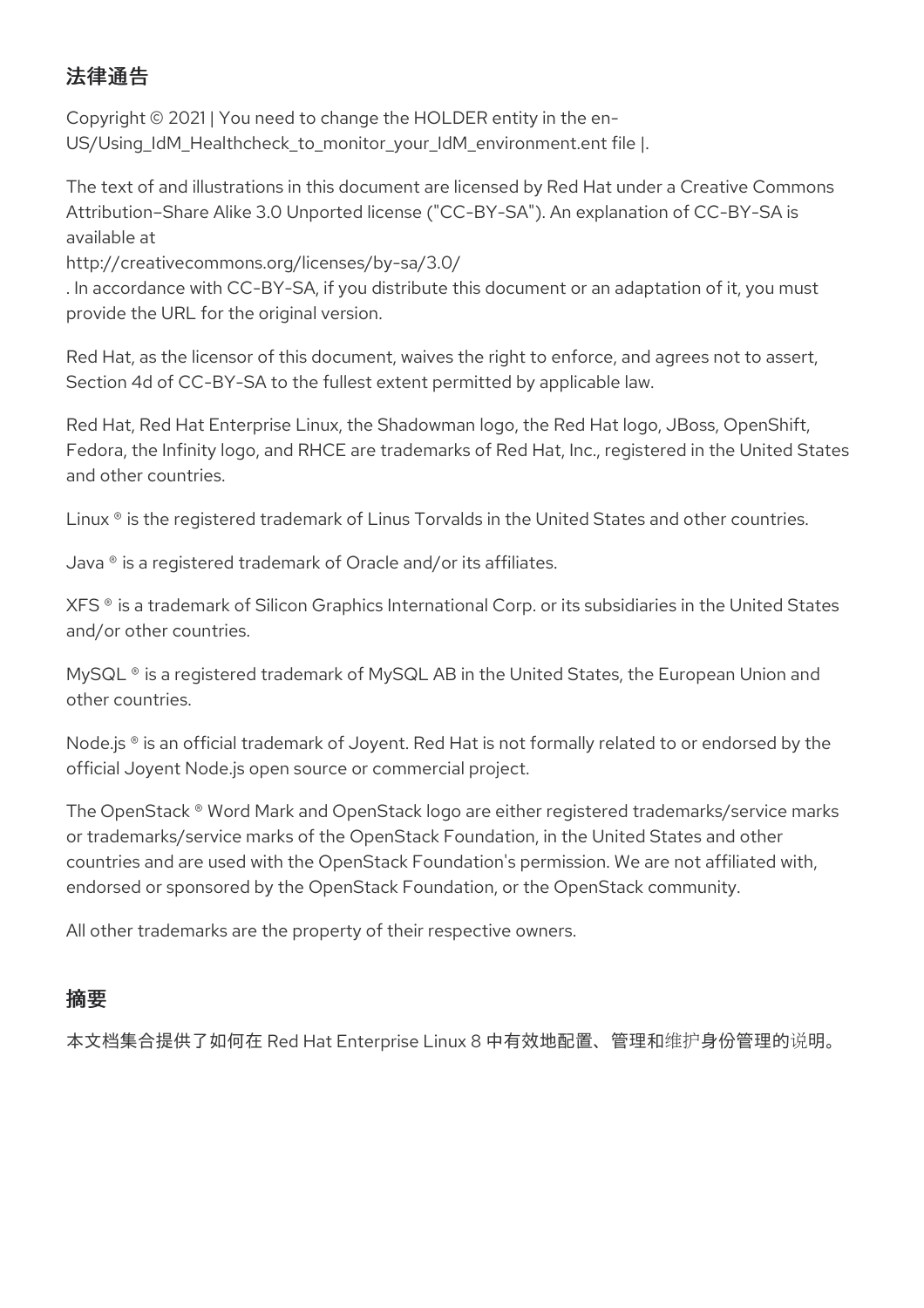# 目录

| 1.1. IDM 中的 HEALTHCHECK<br>1.1.1. 模块是独立的<br>1.1.2. 两种输出格式<br>1.1.3. 结果<br>1.2. 安装 IDM HEALTHCHECK<br>1.3. 运行 IDM HEALTHCHECK<br>1.4. 其它资源  | 5<br>5<br>5<br>5<br>6<br>6<br>6 |
|--------------------------------------------------------------------------------------------------------------------------------------------|---------------------------------|
| 第2章 收集 IDM 健康检查信息<br>2.1. IDM 中的 HEALTHCHECK<br>2.1.1. 模块是独立的<br>2.1.2. 两种输出格式<br>2.1.3. 结果<br>2.2. 日志轮转<br>2.3. 使用 IDM HEALTHCHECK 配置日志轮转 | 8<br>8<br>8<br>8<br>8<br>9<br>9 |
| 第3章 使用 IDM HEALTHCHECK 检查服务<br>3.1. SERVICES HEALTHCHECK 测试<br>3.2. 使用 HEALTHCHECK 的服务                                                     | 11<br>11<br>11                  |
| 4.1. IDM 和 AD 信任健康检查测试<br>4.2. 使用 HEALTHCHECK 工具建立信任                                                                                       | 13<br>13<br>14                  |
| 第5章 使用 IDM HEALTHCHECK 验证证书<br>5.1. IDM 证书健康检查测试<br>5.2. 使用 HEALTHCHECK 工具验证证书                                                             | 15<br>15<br>16                  |
| 第6章 使用 IDM HEALTHCHECK 验证系统证书<br>6.1. 系统证书健康检查测试<br>6.2. 使用 HEALTHCHECK 强制系统证书                                                             | 18<br>18<br>19                  |
| 7.1. 磁盘空间健康检查测试<br>7.2. 使用 HEALTHCHECK 工具强制磁盘空间                                                                                            | 20<br>20<br>21                  |
| 8.1. 文件权限健康检查测试<br>8.2. 使用 HEALTHCHECK 处理配置文件                                                                                              | 22<br>22<br>23                  |
| 第 9 章 使用 HEALTHCHECK 检査 IDM 复制 ………………………………………………………………<br>9.1. 复制健康检查测试<br>9.2. 使用 HEALTHCHECK 进行复制                                       | 24<br>24<br>24                  |
| 第10章使用  IDM HEALTHCHECK  检查  DNS  记录 ………………………………………………………<br>10.1. DNS 记录健康检查测试<br>10.2. 使用 HEALTHCHECK 工具识别 DNS 记录                       | 26<br>26<br>26                  |

 $\overline{1}$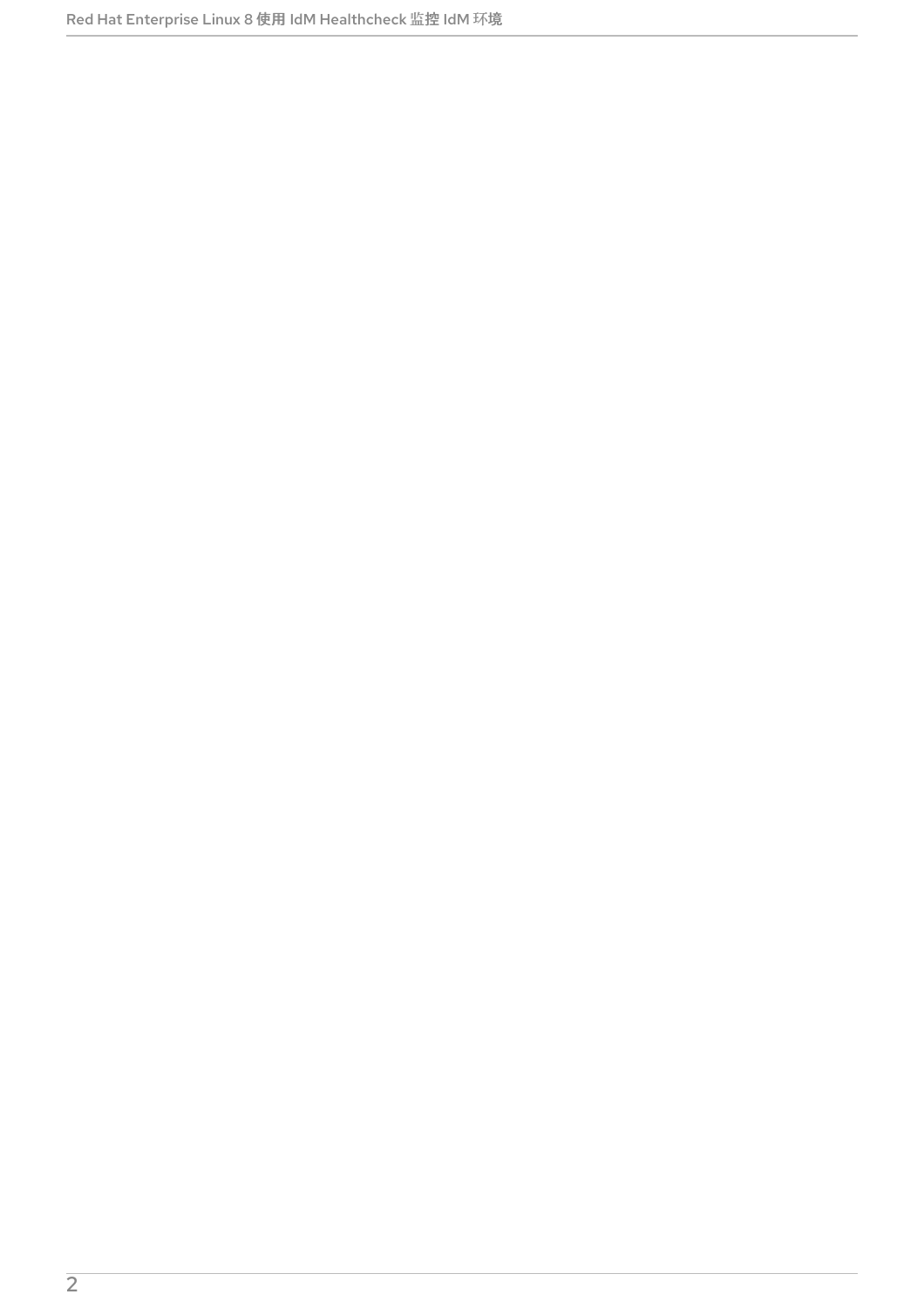# 使开源包含更多

<span id="page-6-0"></span>红帽承诺替换我们的代码、文档和网页属性中存在问题的语言。我们从这四个术语开始: master、 slave、blacklist 和 whitelist。这些更改将在即将发行的几个发行本中逐渐实施。如需了解更多详细信息, 请参阅 CTO Chris [Wright](https://www.redhat.com/en/blog/making-open-source-more-inclusive-eradicating-problematic-language) 信息。

在身份管理中,计划中的术语变化包括:

- 使用 *block list* 替换 *blacklist*
- 使用 allow list 替换 whitelist
- 使用 *secondary* 替换 *slave*
- 根据上下文,*master* 词语将被替换为更精确的语言:
	- 使用 *IdM server* 替换 *IdM master*
	- 使用 *CA renewal server*替换 *CA renewal master*
	- 使用 *CRL publisher server* 替换 *CRL master*
	- 使用 *multi-supplier* 替换 *multi-master*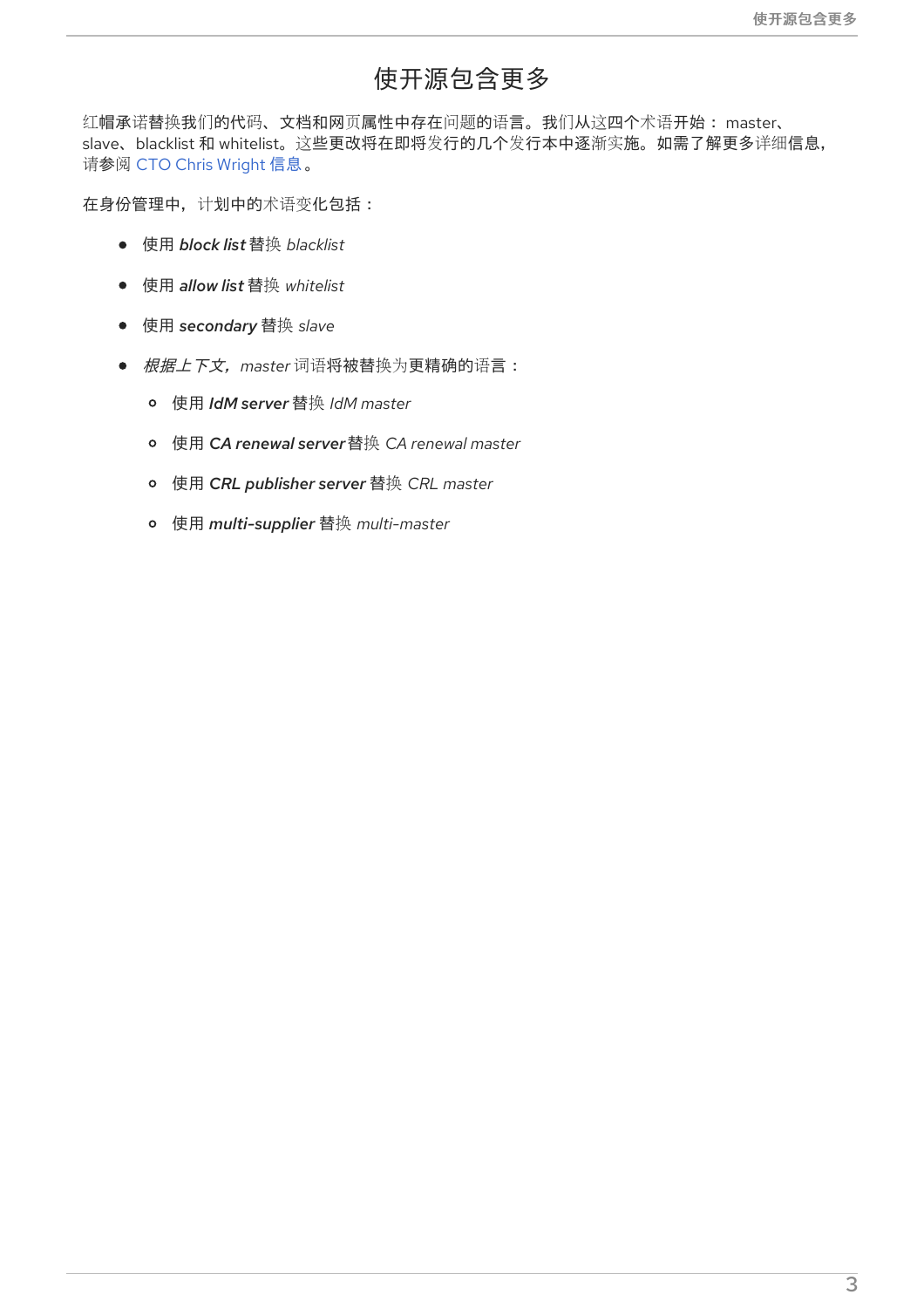# 对红帽文档提供反馈

<span id="page-7-0"></span>我们感谢您对文档提供反馈信息。请让我们了解如何改进文档。要做到这一点:

- 关于特定内容的简单评论:
	- 1. 请确定您使用 *Multi-page HTML* 格式查看文档。另外,确定 Feedback 按钮出现在文档页的 右上方。
	- 2. 用鼠标指针高亮显示您想评论的文本部分。
	- 3. 点在高亮文本上弹出的 Add Feedback。
	- 4. 按照显示的步骤操作。
- 要提交更复杂的反馈, 请创建一个 Bugzilla ticket:
	- 1. 进入 [Bugzilla](https://bugzilla.redhat.com/enter_bug.cgi?product=Red Hat Enterprise Linux 8) 网站。
	- 2. 在 Component 中选择 Documentation。
	- 3. 在 Description 中输入您要提供的信息。包括文档相关部分的链接。
	- 4. 点 Submit Bug。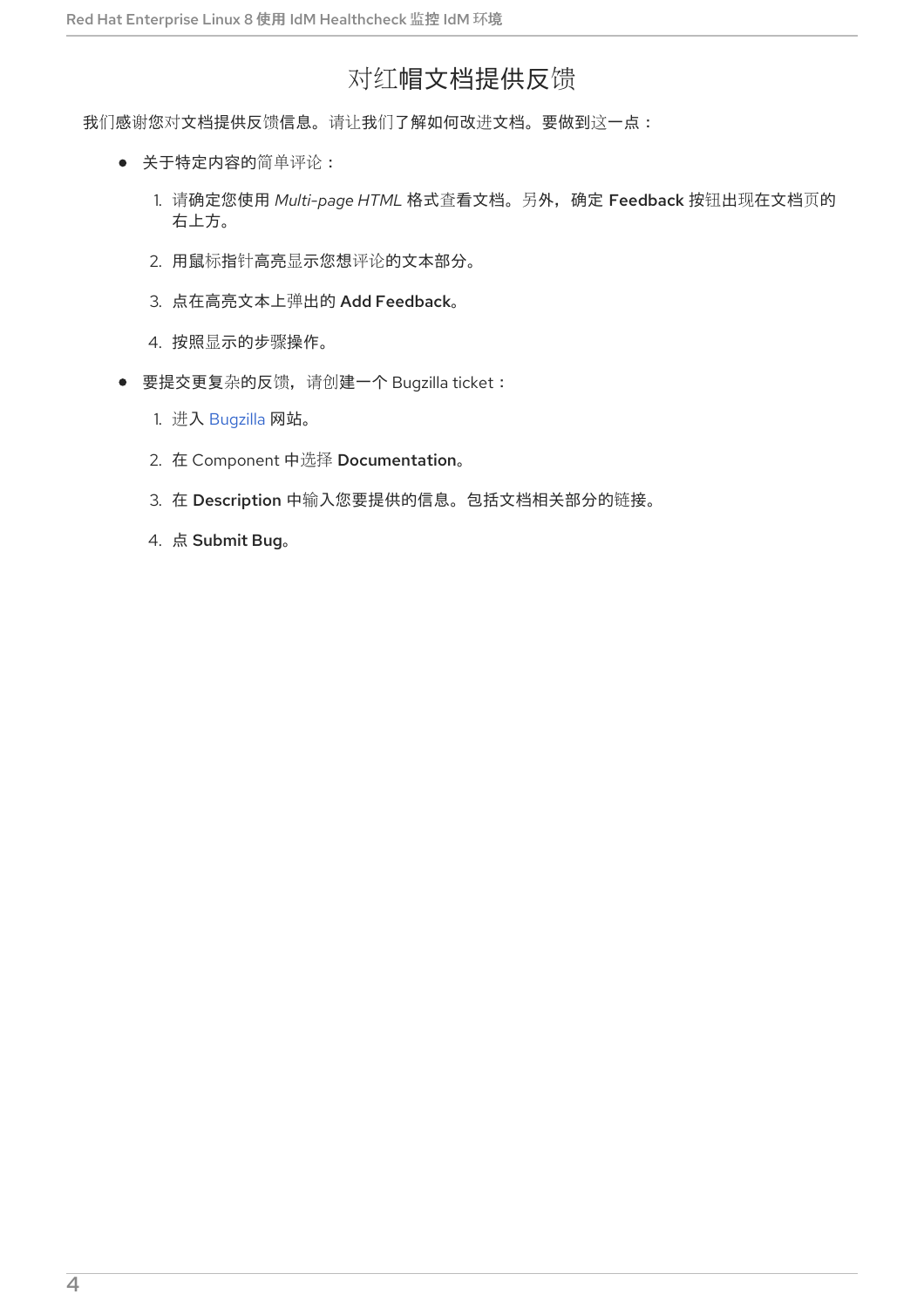# 第 1 章 安装并运行 IDM HEALTHCHECK 工具

<span id="page-8-0"></span>本章描述了 IdM Healthcheck 工具以及如何安装和运行它。

#### 先决条件

● Healthcheck 工具只在 RHEL 8.1 或更高版本中提供。

### <span id="page-8-1"></span>1.1. IDM 中的 HEALTHCHECK

身份管理(IdM)中的 Healthcheck 工具可帮助发现可能影响 IdM 环境健康的问题。



#### 注意

Healthcheck 工具是一个命令行工具,可在无需 Kerberos 身份验证的情况下使用。

#### <span id="page-8-2"></span>1.1.1. 模块是独立的

Healthcheck由独立模块组成,用于测试:

- 复制问题
- 证书有效期
- 证书颁发机构基础设施问题
- IdM 和 Active Directory 信任问题
- 正确的文件权限和所有权设置

#### <span id="page-8-3"></span>1.1.2. 两种输出格式

HealthCheck 生成以下输出,您可以使用 **output-type** 选项来设置:

- JSON : JSON 格式的机器可读输出 (默认)
- **human**:人类可读的输出

您可以使用 **--output-file** 选项来指定不同的文件目标。

#### <span id="page-8-4"></span>1.1.3. 结果

每个 Healthcheck 模块返回以下结果之一:

#### **SUCCESS**

配置为预期

#### WARNING

不是错误,但需要对其进行检查和评估

#### ERROR

未按预期配置

#### CRITICAL

未按预期配置,可能会有非常大的影响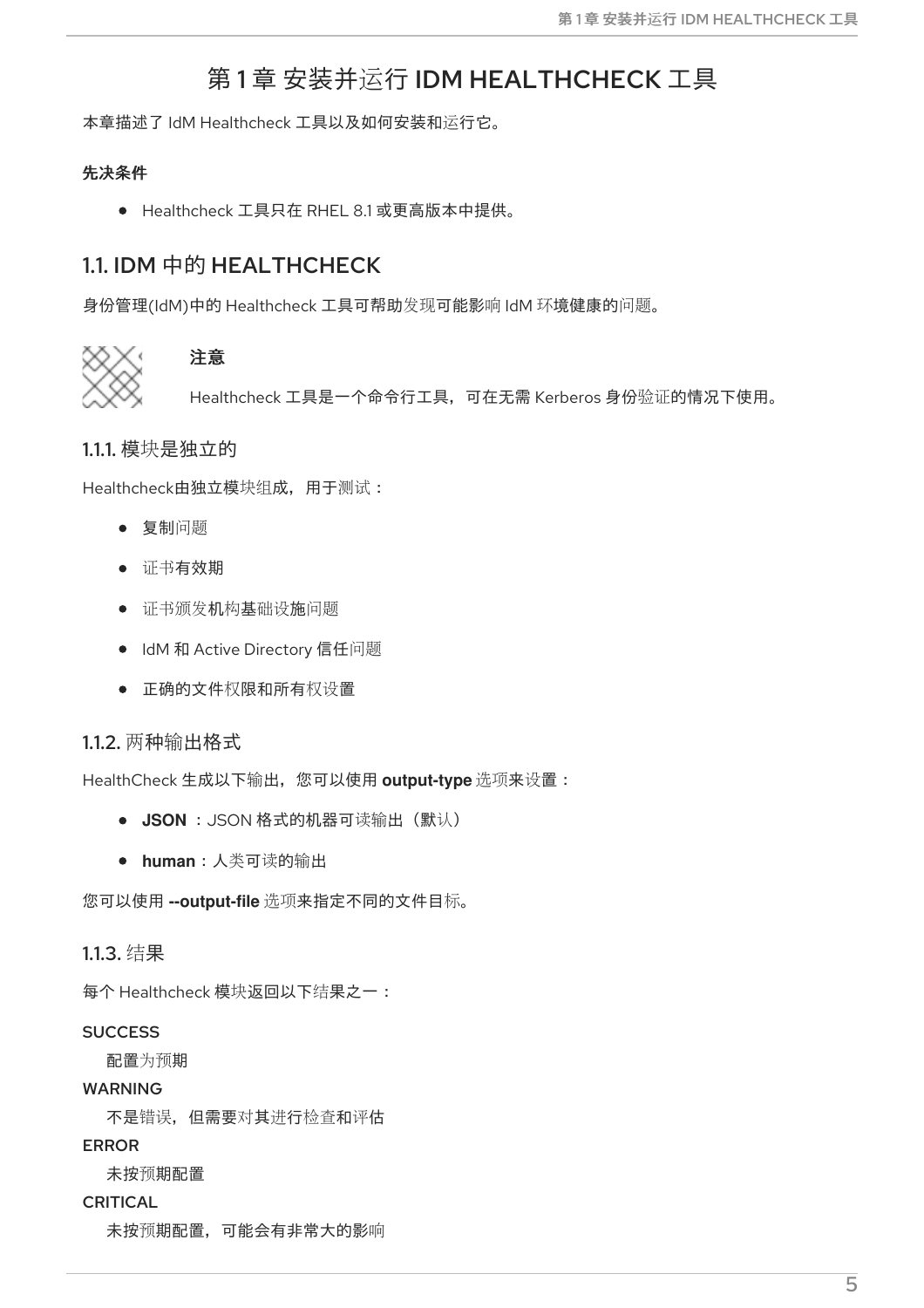# <span id="page-9-3"></span><span id="page-9-0"></span>1.2. 安装 IDM HEALTHCHECK

这部分论述了如何安装 IdM Healthcheck 工具。

## 流程

● 安装 ipa-healthcheck 软件包:





### 注意

在 RHEL 8.1 和 8.2 系统中,使用 dnf install /usr/bin/ipa-healthcheck 命令替 代。

#### 验证步骤

使用 **--failures-only** 选项使 **ipa-healthcheck** 只报告错误。功能齐全的 IdM 安装返回一个空结果 **[]**。



### 其它资源

使用 **ipa-healthcheck --help** 查看所有支持的参数。

# <span id="page-9-1"></span>1.3. 运行 IDM HEALTHCHECK

Healthcheck 可以手动运行, 也可以使用 [日志循](https://access.redhat.com/documentation/en-us/red_hat_enterprise_linux/8/html/configuring_and_managing_identity_management/collecting-idm-healthcheck-information_configuring-and-managing-idm#log-rotation_collecting-idm-healthcheck-information)环 自动运行。

#### 先决条件

● 必须安装 [Healthcheck](#page-9-3) 工具。请参阅 安装 IdM Healthcheck。

#### 流程

要手动运行healthcheck,请输入 **ipa-healthcheck** 命令。  $\bullet$ 

[root@server ~]# **ipa-healthcheck**

#### 其它资源

有关所有选项,请查看手册页: **man ipa-healthcheck**。

### <span id="page-9-2"></span>1.4. 其它资源

- 有关使用 IdM 健康检查的示例,请参阅 [配置和管理身份管理](https://access.redhat.com/documentation/en-us/red_hat_enterprise_linux/8/html/configuring_and_managing_identity_management/index) 指南中的以下部分。
	- [检查](https://access.redhat.com/documentation/en-us/red_hat_enterprise_linux/8/html/configuring_and_managing_identity_management/checking-services-using-idm-healthcheck_configuring-and-managing-idm)服务
	- o 验证您的 IdM 和 AD [信任配置](https://access.redhat.com/documentation/en-us/red_hat_enterprise_linux/8/html/configuring_and_managing_identity_management/verifying-your-idm-and-ad-trust-configuration-using-idm-healthcheck_configuring-and-managing-idm)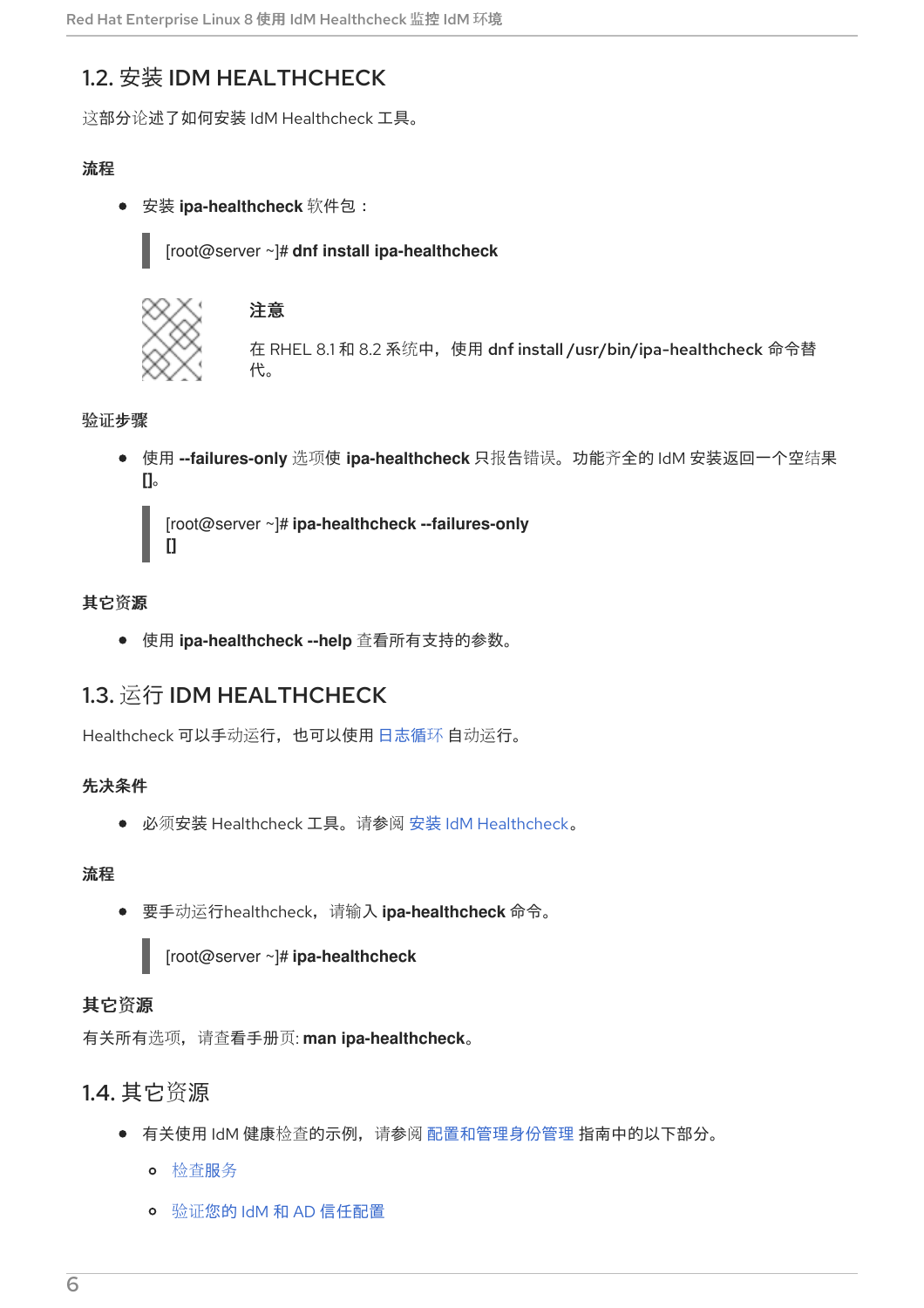- [验证证书](https://access.redhat.com/documentation/en-us/red_hat_enterprise_linux/8/html/configuring_and_managing_identity_management/verifying-certificates-using-idm-healthcheck_configuring-and-managing-idm)
- 验证系[统证书](https://access.redhat.com/documentation/en-us/red_hat_enterprise_linux/8/html/configuring_and_managing_identity_management/verifying-system-certificates-using-idm-healthcheck_configuring-and-managing-idm)
- [检查](https://access.redhat.com/documentation/en-us/red_hat_enterprise_linux/8/html/configuring_and_managing_identity_management/checking-disk-space-using-idm-healthcheck_configuring-and-managing-idm)磁盘空间
- 验证 IdM [配置文件的](https://access.redhat.com/documentation/en-us/red_hat_enterprise_linux/8/html/configuring_and_managing_identity_management/verifying-permissions-of-idm-configuration-files-using-healthcheck_configuring-and-managing-idm)权限
- 检查[复制](https://access.redhat.com/documentation/en-us/red_hat_enterprise_linux/8/html/configuring_and_managing_identity_management/checking-idm-replication-using-healthcheck_configuring-and-managing-idm)
- 您还可以看到整理到一个指南中的章节: 使用 IdM [Healthcheck](https://update.me) 监控 IdM 环境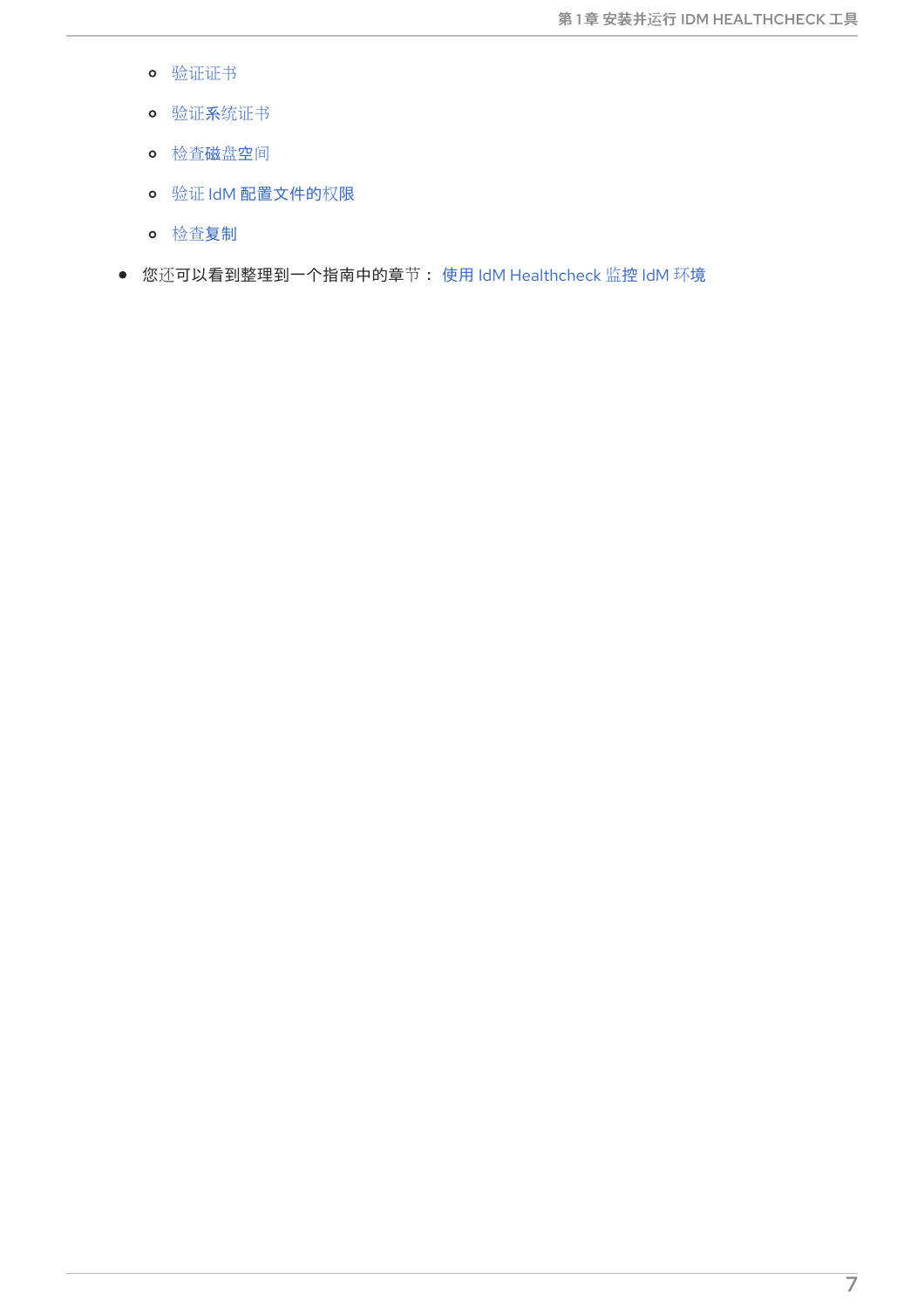# 第 2 章 收集 IDM 健康检查信息

<span id="page-11-0"></span>健康检查已设计为手动命令行工具,可帮助您识别身份管理(IdM)中可能存在的问题。

本章论述了如何根据带有 30 天轮转的 Healthcheck 输出创建日志集合。

#### 先决条件

● Healthcheck 工具仅适用于 RHEL 8.1 或更新版本

# <span id="page-11-1"></span>2.1. IDM 中的 HEALTHCHECK

身份管理(IdM)中的 Healthcheck 工具可帮助发现可能影响 IdM 环境健康的问题。



#### 注意

Healthcheck 工具是一个命令行工具,可在无需 Kerberos 身份验证的情况下使用。

#### <span id="page-11-2"></span>2.1.1. 模块是独立的

Healthcheck由独立模块组成,用于测试:

- 复制问题
- 证书有效期
- 证书颁发机构基础设施问题
- IdM 和 Active Directory 信任问题
- 正确的文件权限和所有权设置

#### <span id="page-11-3"></span>2.1.2. 两种输出格式

HealthCheck 生成以下输出,您可以使用 **output-type** 选项来设置:

- **JSON** : JSON 格式的机器可读输出(默认)
- **human**:人类可读的输出

您可以使用 **--output-file** 选项来指定不同的文件目标。

#### <span id="page-11-4"></span>2.1.3. 结果

每个 Healthcheck 模块返回以下结果之一:

#### **SUCCESS**

配置为预期

#### WARNING

不是错误,但需要对其进行检查和评估

#### ERROR

未按预期配置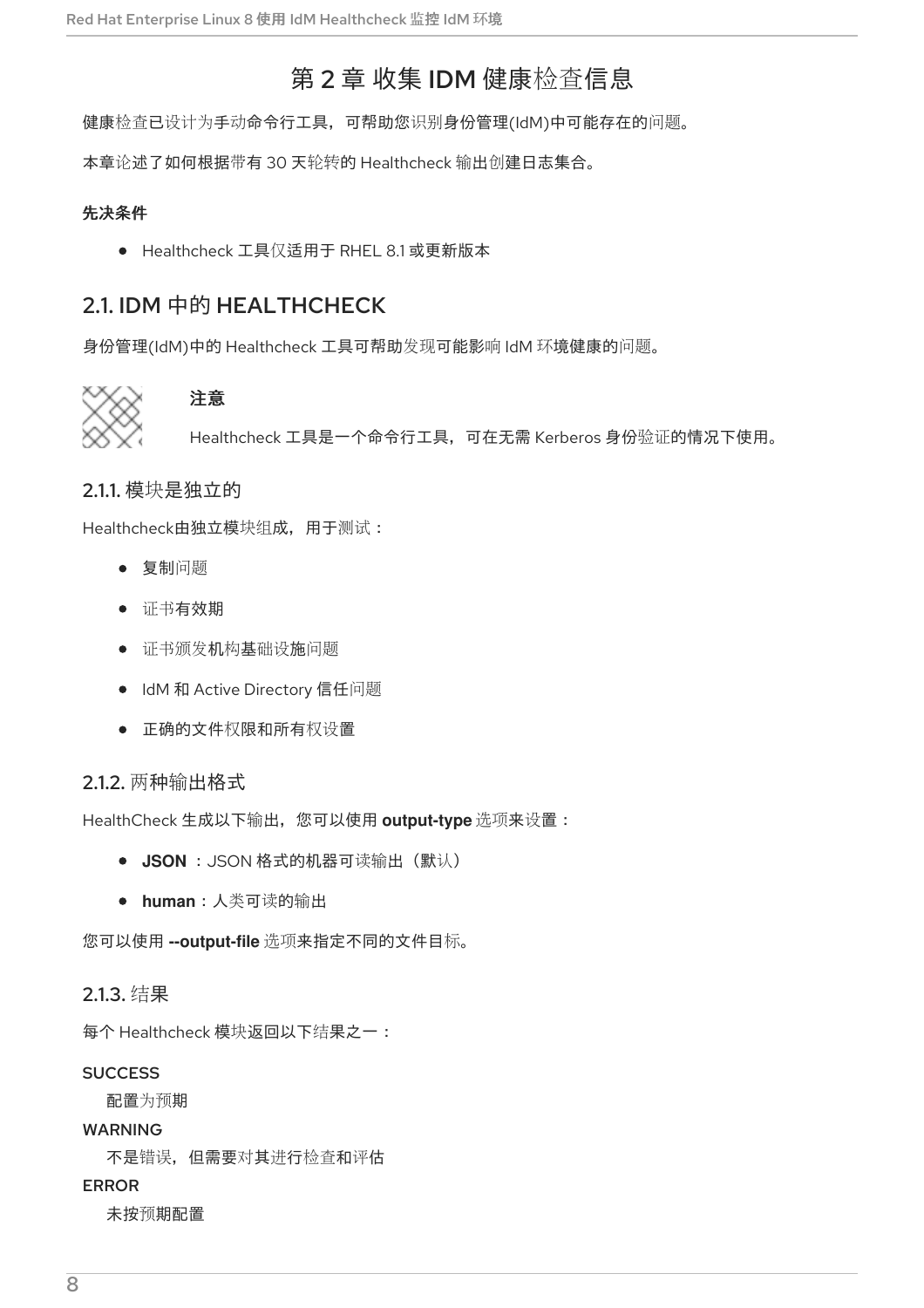**CRITICAL** 

未按预期配置,可能会有非常大的影响

#### <span id="page-12-0"></span>2.2. 日志轮转

日志轮转每日创建新的日志文件,并且按日期组织这些文件。由于日志文件保存在同一目录中,因此您可 以根据日期选择特定的日志文件。

轮转意味着为最多日志文件数配置一个数字,如果超过这个数字,则最新文件重写并重命名最旧的文件。 例如,如果轮转编号为 30,则第三十个日志文件将取代第一个(最旧的)日志文件。

日志轮转会减少大量日志文件并组织它们,这有助于分析日志。

#### <span id="page-12-1"></span>2.3. 使用 IDM HEALTHCHECK 配置日志轮转

本节论述了如何使用以下方法配置日志轮转:

- **systemd** 计时器
- **crond** 服务

**systemd** 定时器定期运行 Healthcheck 工具并生成日志。默认值为每天设为 4 点。

**crond** 服务用于日志轮转。

默认日志名称为 **healthcheck.log**,轮转的日志使用 **healthcheck.log-YYYMMDD** 格式。

#### 先决条件

您必须以 root 用户身份执行命令。

#### 流程

1. 启用 **systemd** 计时器:

# systemctl enable ipa-healthcheck.timer Created symlink /etc/systemd/system/multi-user.target.wants/ipa-healthcheck.timer -> /usr/lib/systemd/system/ipa-healthcheck.timer.

2. 启动 **systemd** 计时器:

# systemctl start ipa-healthcheck.timer

- 3. 打开/etc/logrotate.d/ipahealthcheck 文件, 以配置应保存的日志数。 默认情况下,日志轮转设置为 30 天。
- 4. 在 **/etc/logrotate.d/ipahealthcheck** 文件中,配置日志的路径。 默认情况下,日志保存在 **/var/log/ipa/healthcheck/** 目录中。
- 5. 在 /etc/logrotate.d/ipahealthcheck 文件中, 配置日志生成时间。 默认情况下,日志每天凌晨 4 点创建。
- 6. 要使用日志轮转,请确保 **crond** 服务已启用并在运行: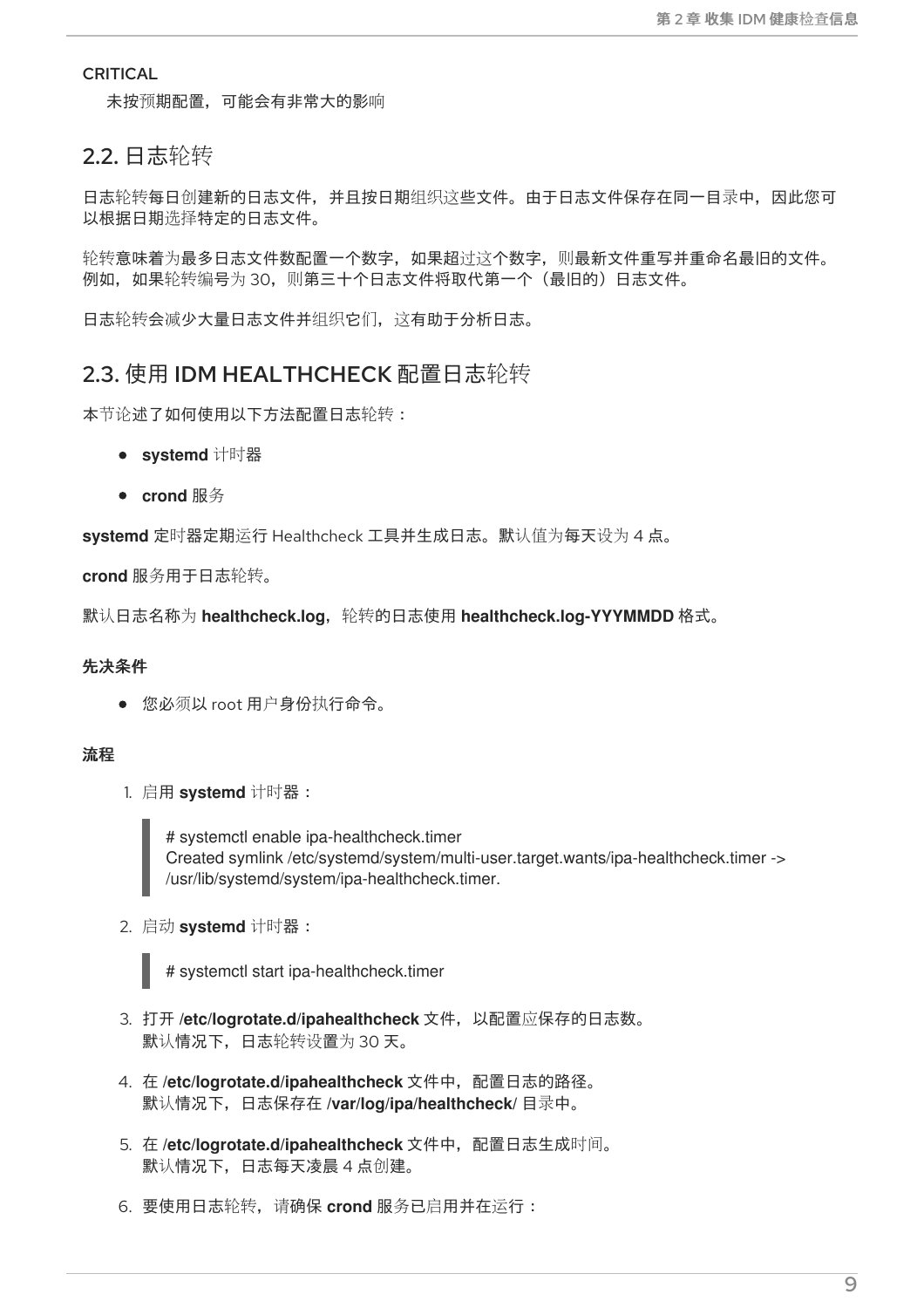# systemctl enable crond # systemctl start crond

要开始生成日志,启动 IPA healthcheck 服务:

# systemctl start ipa-healthcheck

要验证结果,请转至 **/var/log/ipa/healthcheck/**,并检查日志是否已正确创建。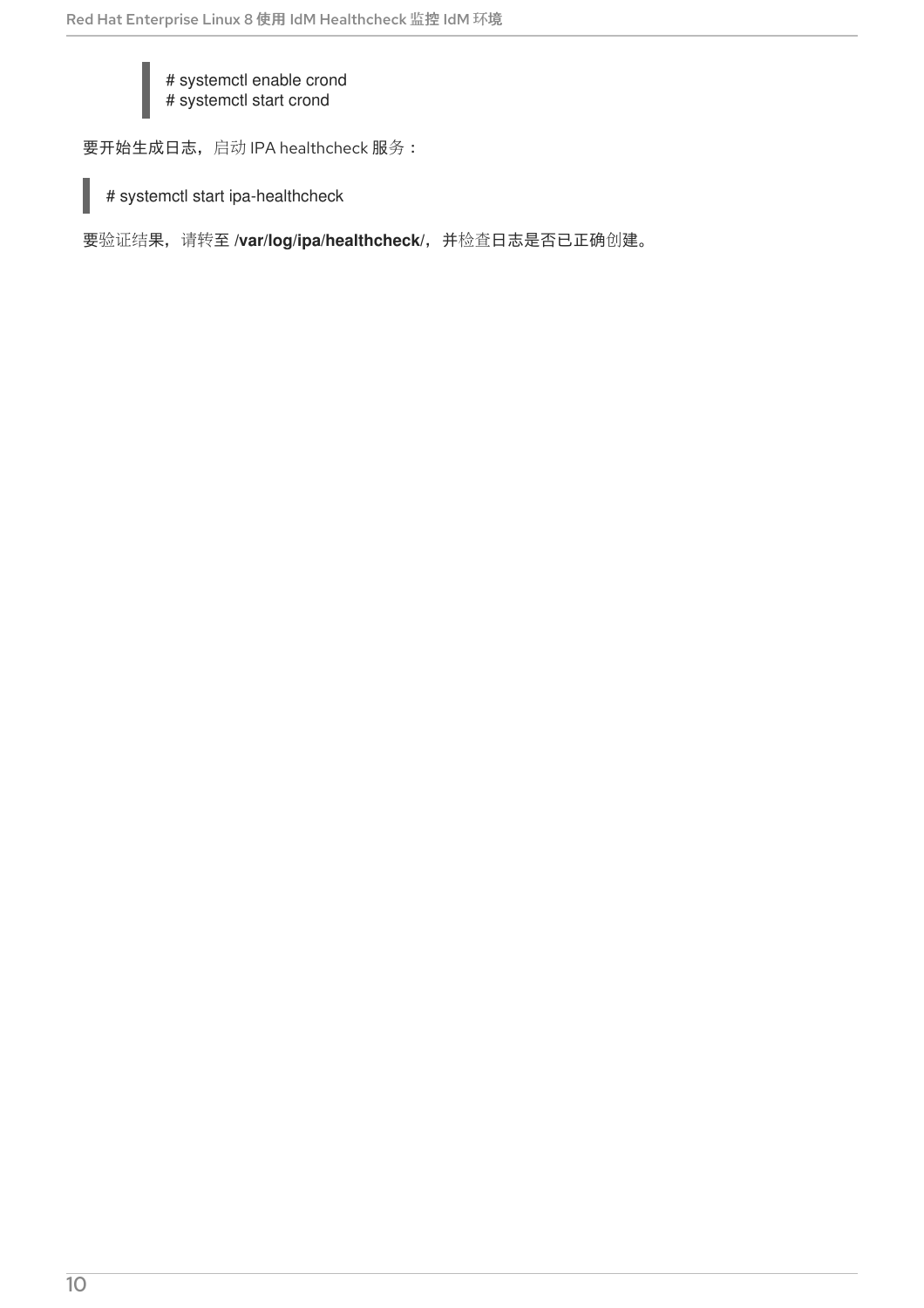# 第 3 章 使用 IDM HEALTHCHECK 检查服务

<span id="page-14-0"></span>本节论述了使用 Healthcheck 工具的 Identity Management(IdM)服务器使用的监控服务。

详情请查看 IdM 中的 [Healthcheck](https://access.redhat.com/documentation/en-us/red_hat_enterprise_linux/8/html-single/configuring_and_managing_identity_management/index#healthcheck-in-idm_collecting-idm-healthcheck-information)。

#### 先决条件

● Healthcheck 工具只在 RHEL 8.1 及更新版本中可用

### <span id="page-14-1"></span>3.1. SERVICES HEALTHCHECK 测试

Healthcheck 工具包括一个测试, 用于检查是否任何 IdM 服务没有在运行。此测试很重要, 因为未运行的 服务会在其他测试中造成失败。因此,请先检查所有服务是否都在运行。然后您可以检查所有其他测试结 果。

要查看所有服务测试,请使用 **--list -sources** 选项运行 **ipa- healthcheck** :

# ipa-healthcheck --list-sources

您可以在 **ipahealthcheck.meta.services** 源下找到使用 **Healthcheck** 测试的所有服务:

- certmonger
- dirsrv
- gssproxy
- httpd
- ipa\_custodia
- ipa\_dnskeysyncd
- ipa\_otpd
- kadmin
- krb5kdc
- named
- pki\_tomcatd
- sssd



#### 注意

当尝试发现问题时,在所有 IdM 服务器中运行这些测试。

## <span id="page-14-2"></span>3.2. 使用 HEALTHCHECK 的服务

本节介绍了使用 Healthcheck 工具在 Identity Management(IdM)服务器中运行的服务的独立手动测试。

Healthcheck 工具包括许多测试, 其结果可通过以下方法缩短: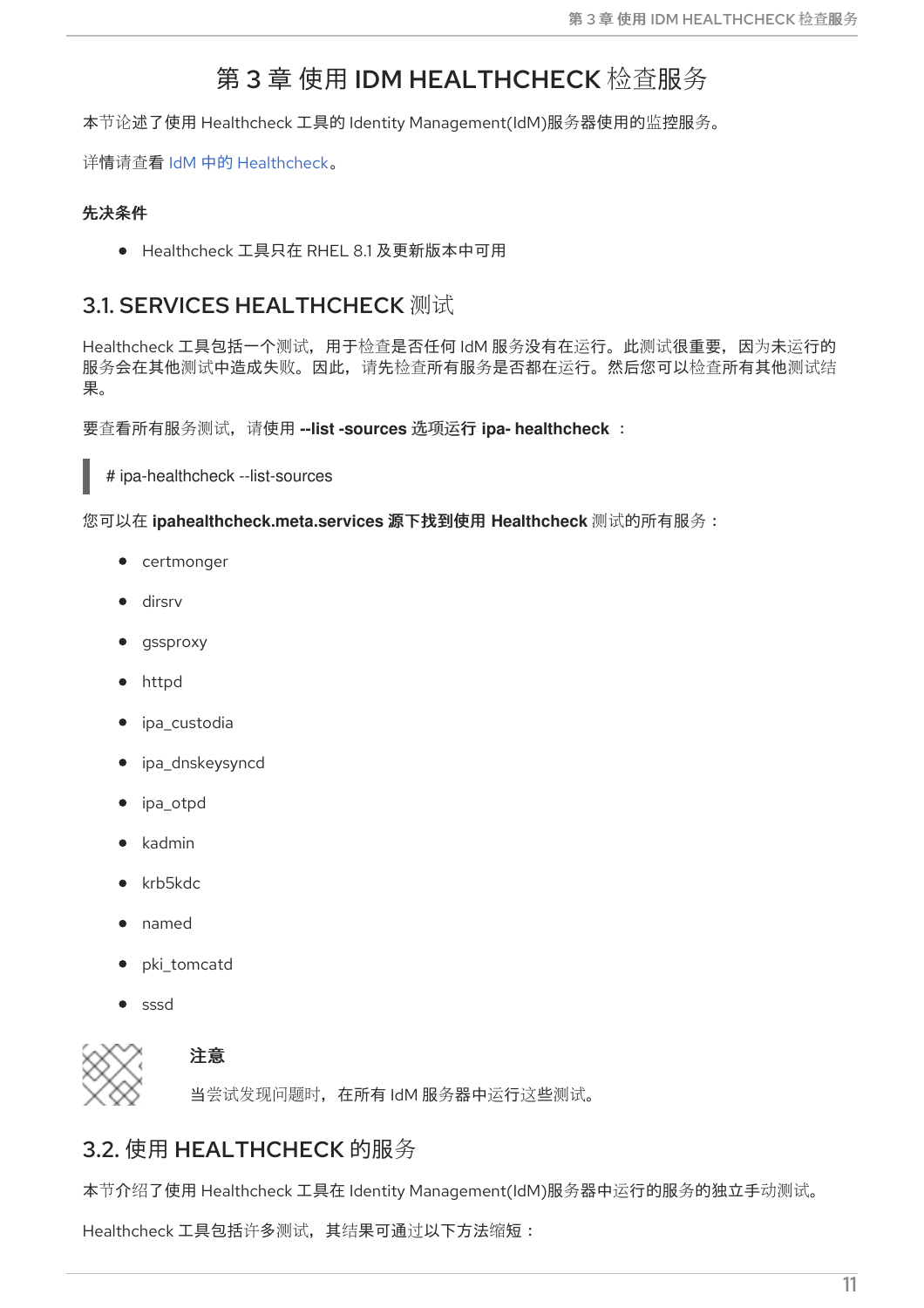- 排除所有成功测试: **--failures-only**
- 仅包含服务测试:-- **source=ipahealthcheck.meta.services**

#### 流程

要使用服务相关的警告、错误和严重问题运行健康检查,请输入:  $\bullet$ 

# ipa-healthcheck --source=ipahealthcheck.meta.services --failures-only

成功测试会显示空括号:

ı  $\lceil$   $\rceil$ 

```
如果其中一个服务失败, 则结果可能类似以下示例:
```

```
{
 "source": "ipahealthcheck.meta.services",
 "check": "httpd",
 "result": "ERROR",
 "kw": {
  "status": false,
  "msg": "httpd: not running"
 }
}
```
#### 其它资源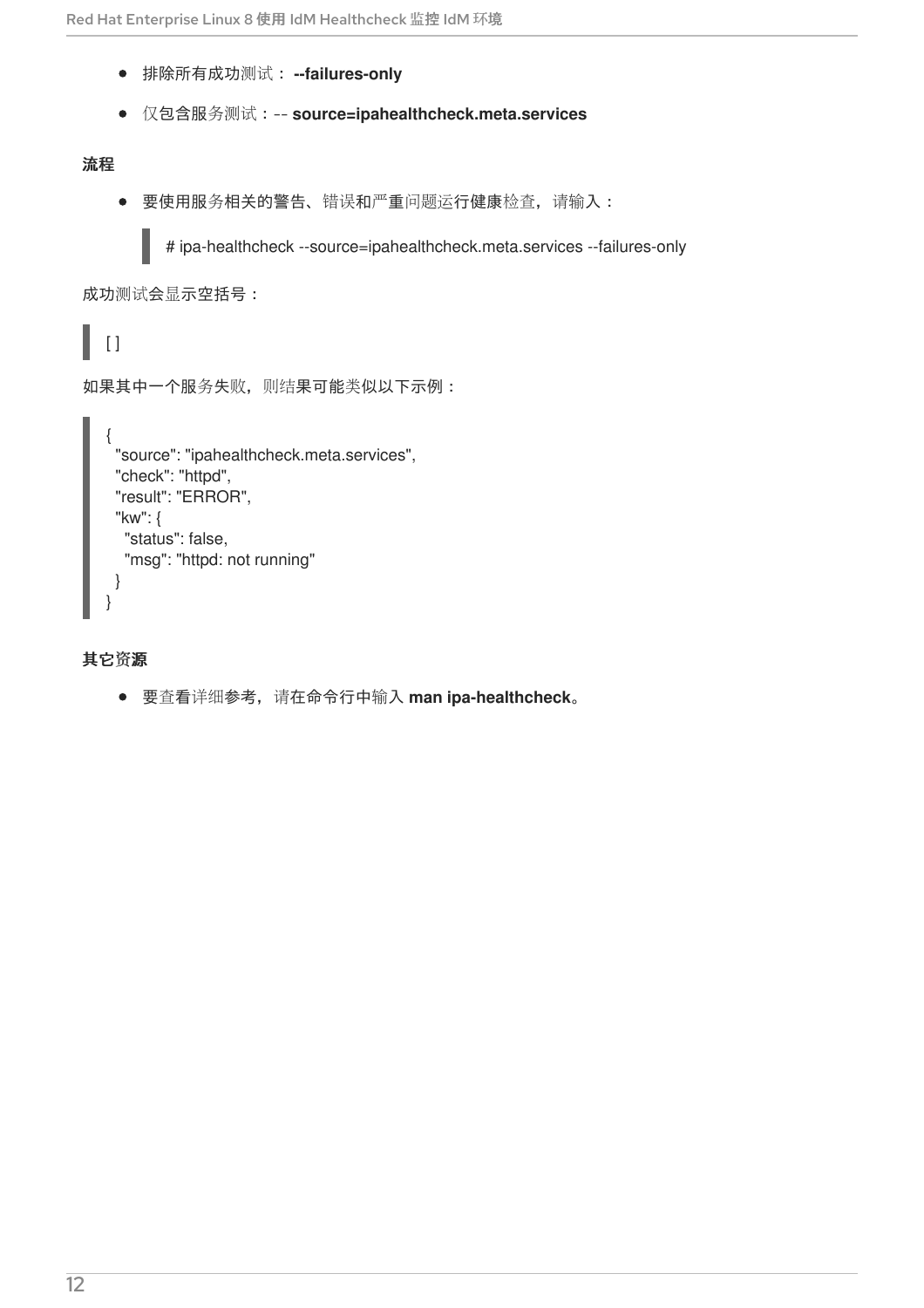# 第 4 章 使用 IDM 健康检查验证您的 IDM 和 AD 信任配置

<span id="page-16-0"></span>本节帮助您了解并使用身份管理(IdM)中的 Healthcheck 工具来识别 IdM 和 Active Directory 信任的问 题。

详情请查看 第 2.1 节 "IdM 中的 [Healthcheck"](#page-11-1) 。

#### 先决条件

● Healthcheck 工具仅适用于 RHEL 8.1 或更新版本

### <span id="page-16-1"></span>4.1. IDM 和 AD 信任健康检查测试

Healthcheck 工具包括多个测试,用于测试您的身份管理(IdM)和 Active Directory(AD)信任状态。

要查看所有信任测试,请使用 **--list -sources** 选项运行 **ipa- healthcheck** :

# ipa-healthcheck --list-sources

您可以在 **ipahealthcheck.ipa.trust** 源下找到所有测试:

#### IPATrustAgentCheck

当机器配置为信任代理时,这个测试会检查 SSSD 配置。对于 **/etc/sssd/sssd.conf** 中的每个域,其中 **id\_provider=ipa** 确保 **ipa\_server\_mode** 为 **True**。

#### IPATrustDomainsCheck

此测试通过将 **sssctl domain-list** 中的域列表与 **ipa trust- find** 中的域列表进行比较,检查信任域是 否与 SSSD 域匹配。

#### IPATrustCatalogCheck

此测试解析为 AD 用户 **Administrator@REALM**。这将填充 **sssctl domain-status** 输出中的 AD Global 目录和 AD 域控制器值。

对于每个信任域,查找 SID + 500(管理员) ID 的用户,然后检查 **sssctl domain-status <domain> --active-server** 的输出以确保域处于活跃状态。

#### IPAsidgenpluginCheck

此测试会验证 IPA 389-ds 实例中是否启用了 **sidgen** 插件。该测试还验证 **cn=plugins,cn=config** 中 的 **IPA SIDGEN** 和 **ipa-sidgen-task** 插件是否包含 then **sslapd-pluginEnabled** 选项。

#### IPATrustAgentMemberCheck

此测试将验证当前主机是否为 **cn=adtrust** 代理**,cn=sysaccounts,cn=etc,SUFFIX** 的成员。

#### IPATrustControllerPrincipalCheck

此测试将验证当前主机是否为 **cn=adtrust** 代理**,cn=sysaccounts,cn=etc,SUFFIX** 的成员。

#### IPATrustControllerServiceCheck

此测试会验证当前主机是否在 ipactl 中启动 ADTRUST 服务。

#### IPATrustControllerConfCheck

此测试验证 **net conf** 列表输出中是否为 passdb 后端启用了 **ldapi**。

#### IPATrustControllerGroupSIDCheck

此测试将验证 admin 组的 SID 是否以 512(Domain Admins RID)结束。

#### IPATrustPackageCheck

如果没有启用信任控制器和 AD 信任,这个测试会验证是否安装了 trust-ad 软件包。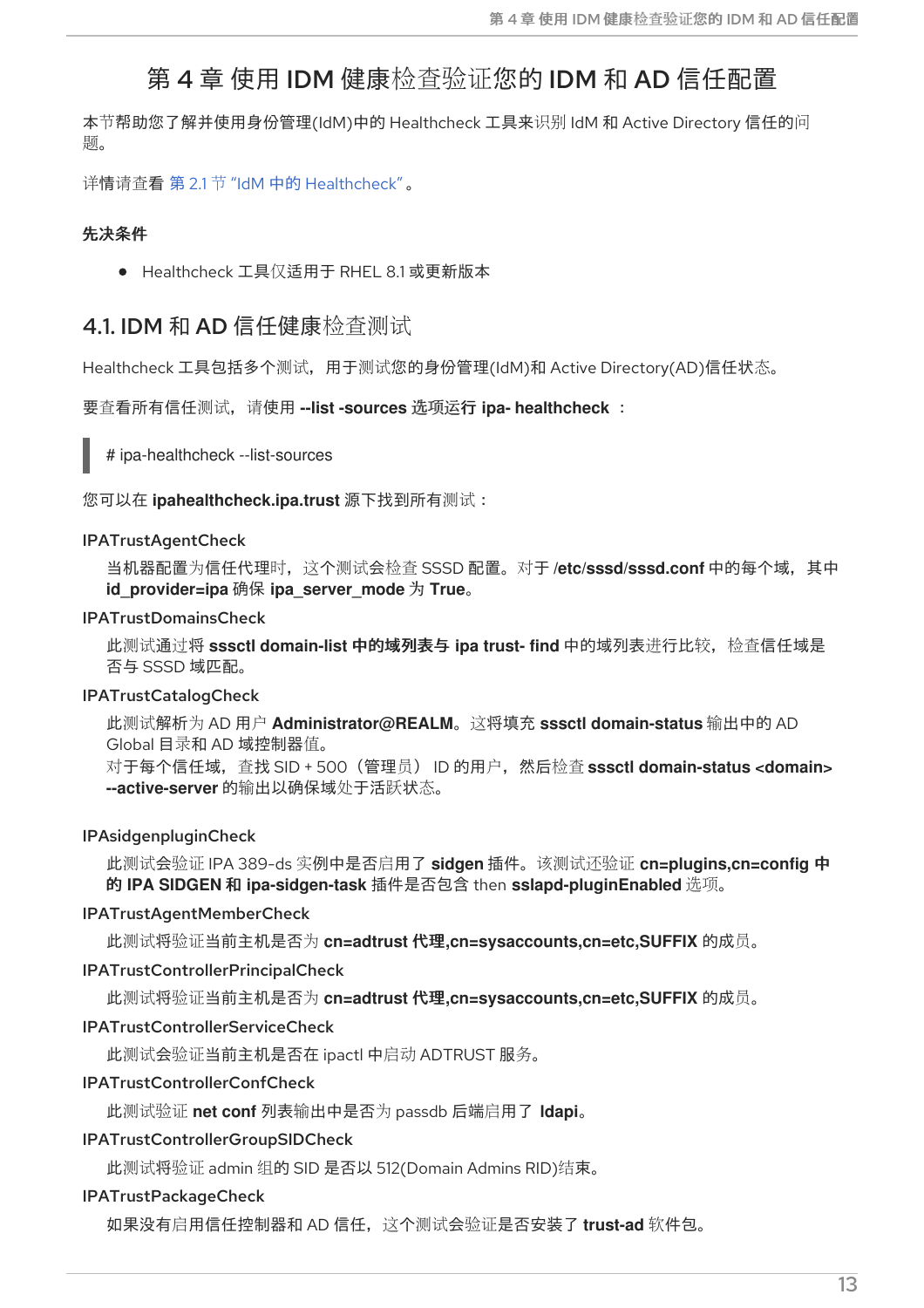

### 注意

当尝试找到问题时,在所有 IdM 服务器中运行这些测试。

# <span id="page-17-0"></span>4.2. 使用 HEALTHCHECK 工具建立信任

本节论述了使用 Healthcheck 工具对 Identity Management(IdM)和 Active Directory(AD)信任健康检查的 独立手动测试。

因此, Healthcheck 工具包含许多测试, 您可以通过以下方式缩短结果:

- 排除所有成功测试: **--failures-only**
- 仅包含信任测试:-- **source=ipahealthcheck.ipa.trust**

#### 流程

要运行带有信任中的警告、错误和严重问题的健康检查,请输入:  $\bullet$ 

# ipa-healthcheck --source=ipahealthcheck.ipa.trust --failures-only

#### 成功测试会显示空括号:

# ipa-healthcheck --source=ipahealthcheck.ipa.trust --failures-only []

#### 其它资源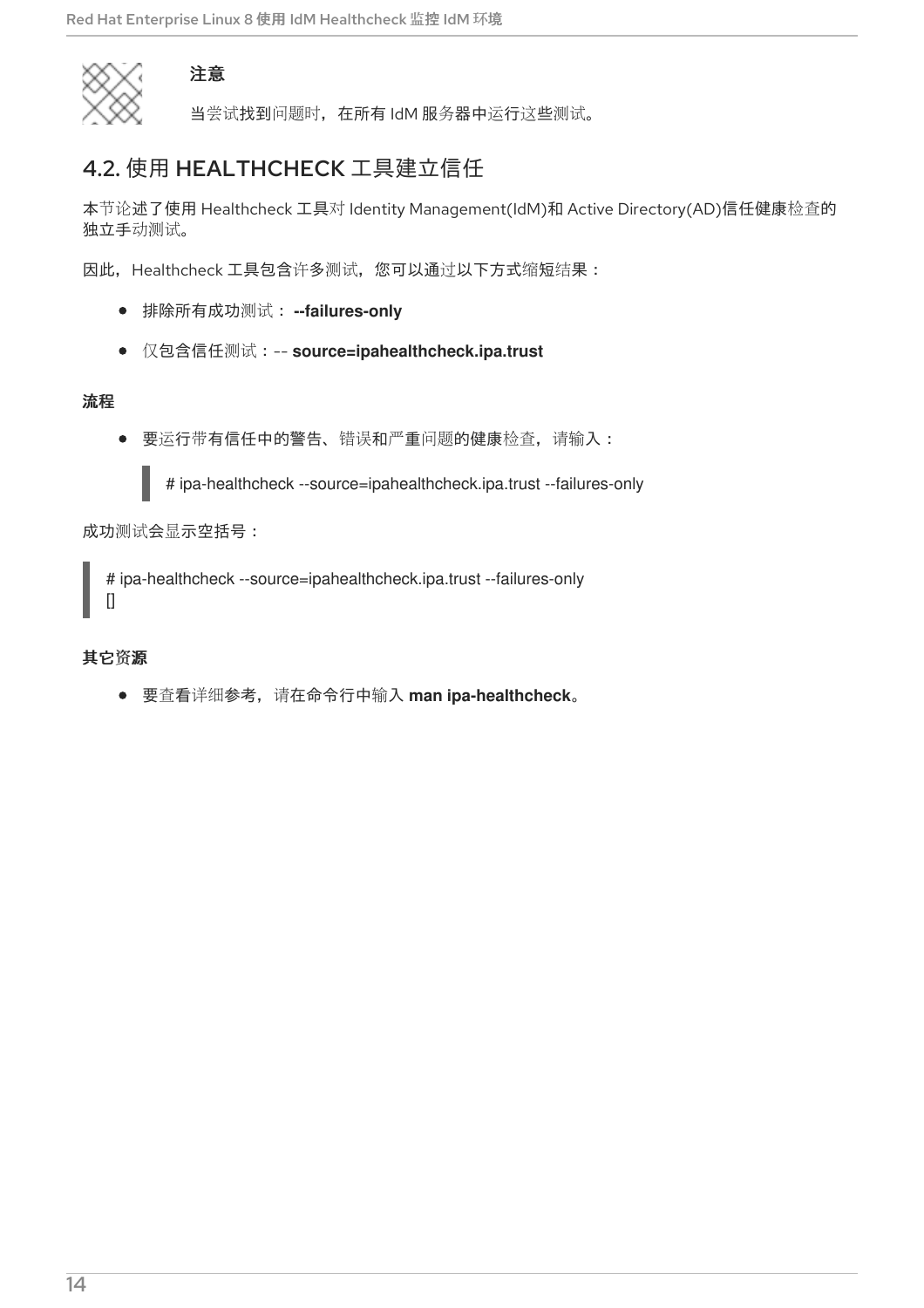# 第 5 章 使用 IDM HEALTHCHECK 验证证书

<span id="page-18-0"></span>本节帮助理解和使用身份管理(IdM)中的 Healthcheck 工具, 以识别由 certmonger 维护的 IPA 证书的问 题。

详情请查看 IdM 中的 [Healthcheck](https://access.redhat.com/documentation/en-us/red_hat_enterprise_linux/8/html-single/configuring_and_managing_identity_management/index#healthcheck-in-idm_collecting-idm-healthcheck-information)。

#### 先决条件

● Healthcheck 工具只在 RHEL 8.1 及更新版本中可用。

#### <span id="page-18-1"></span>5.1. IDM 证书健康检查测试

Healthcheck 工具包括多个测试,用于验证 Identity Management(IdM)中由 certmonger 维护的证书状 态。有关 [certmonger](https://access.redhat.com/documentation/en-us/red_hat_enterprise_linux/8/html/configuring_and_managing_identity_management/using-certmonger_configuring-and-managing-idm) 的详情,请参阅使用 certmonger 为服务获取 IdM 证书。

此测试套件检查过期、验证、信任和其他问题。对于相同的根本问题,可能会抛出多个错误。

要查看所有证书测试,请使用 **--list -sources** 选项运行 **ipa- healthcheck** :

# ipa-healthcheck --list-sources

您可以在 **ipahealthcheck.ipa.certs** 源下找到所有测试:

#### IPACertmongerExpirationCheck

此测试检查 **certmonger** 中的过期时间。 如果报告错误,证书已过期。

如果出现警告,证书很快就会过期。默认情况下,此测试在证书过期前 28 天或少于 28 天内适用。

您可以在 **/etc/ipahealthcheck/ipahealthcheck.conf** 文件中配置天数。打开该文件后,更改 default 部分中的 **cert\_expiration\_days** 选项。



#### 注意

Certmonger 加载和维护自己的证书过期视图。此检查不会验证磁盘中的证书。

#### IPACertfileExpirationCheck

此测试检查证书文件或 NSS 数据库是否无法打开。此测试还会检查过期情况。因此,请仔细阅读错误 或警告输出中的 **msg** 属性。消息指定了问题。



#### 注意

此测试会检查磁盘中的证书。如果证书丢失、不可读取等单独错误,也可以引发单独的 错误。

#### IPACertNSSTrust

此测试比较存储在 NSS 数据库中的证书的信任。对于 NSS 数据库中的预期跟踪证书,会将信任与预 期值进行比较,并在不匹配时引发错误。

#### IPANSSChainValidation

此测试会验证 NSS 证书的证书链。测试执行: **certutil -V -u V -e -d [dbdir] -n [nickname]**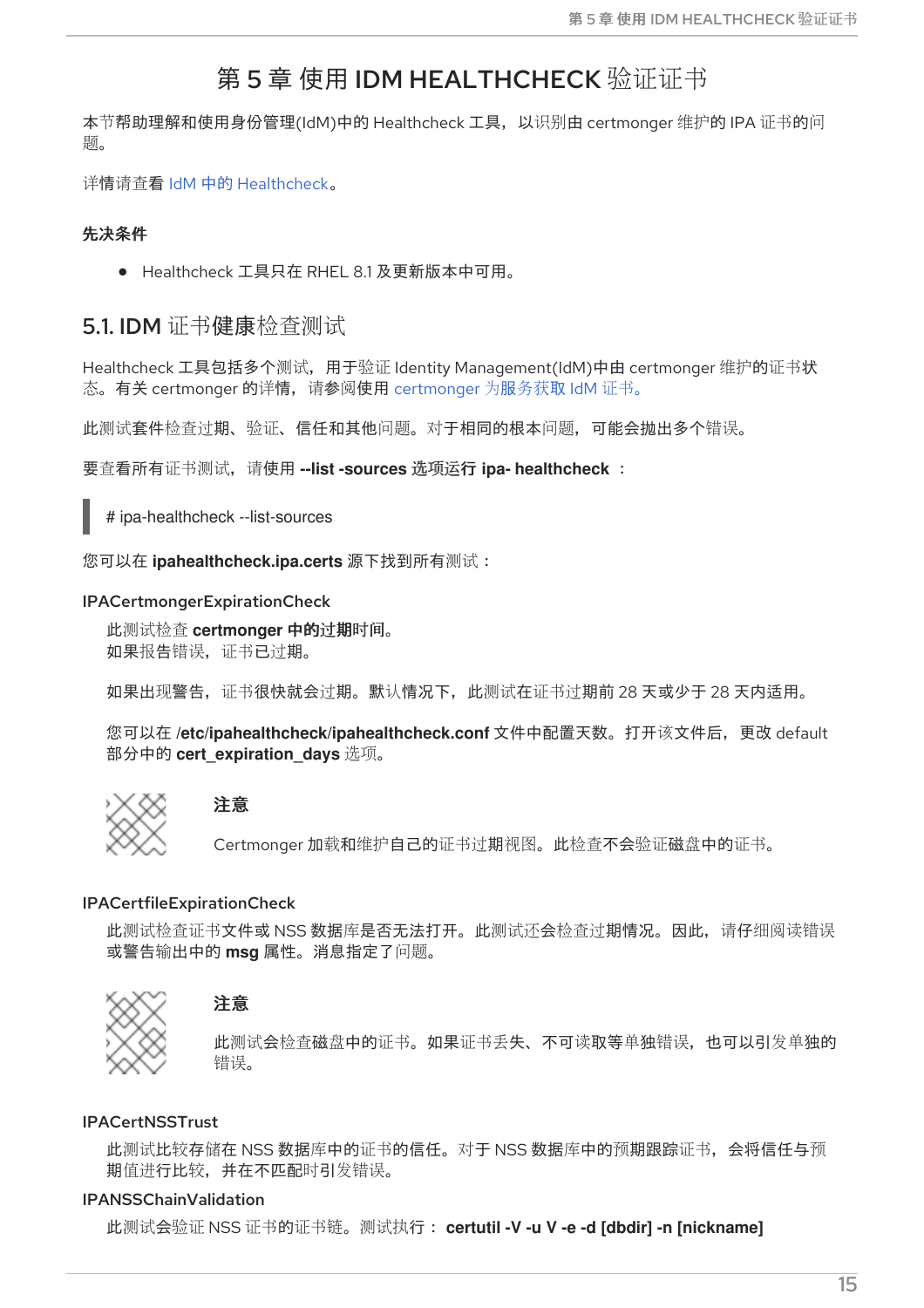#### IPAOpenSSLChainValidation

此测试会验证 OpenSSL 证书的证书链。与 **NSSChain** 验证相当的 OpenSSL 命令是我们执行的 OpenSSL 命令:

openssl verify -verbose -show\_chain -CAfile /etc/ipa/ca.crt [cert file]

#### IPARAAgent

此测试将磁盘上的证书与 LDAP in **uid=ipara,ou=People,o=ipaca** 中的等效记录进行比较。

#### **IPACertRevocation**

此测试使用 certmonger 验证证书是否已被撤销。因此, 测试只能查找与 certmonger 维护的证书连接 的问题。

#### IPACertmongerCA

此测试将验证证书授权机构(CA)配置。IdM 无法在没有 CA 的情况下发布证书。 Certmonger 维护一组 CA 帮助程序。在 IdM 中,有一个名为 IPA 的 CA,它通过 IdM 发布证书,它作 为主机或用户主体进行身份验证,用于主机或服务证书。

还有一个 **dogtag-ipa-ca-renew-agent** 和 **dogtag-ipa-ca-renew-agent-reuse** (续订 CA 子系统证 书)



#### 注意

当尝试检查问题时,在所有 IdM 服务器中运行这些测试。

### <span id="page-19-0"></span>5.2. 使用 HEALTHCHECK 工具验证证书

本节论述了使用 Healthcheck 工具对 Identity Management(IdM)证书健康检查的独立手动测试。

因此, Healthcheck 工具包括了许多测试, 您可以使用以下方法缩短结果:

- 排除所有成功测试: **--failures-only**
- 仅包含证书测试:-- **source=ipahealthcheck.ipa.certs**

#### 先决条件

健康检查测试必须以 root 用户身份执行。

#### 流程

要使用证书的警告、错误和严重问题运行健康检查,请输入:  $\bullet$ 

# ipa-healthcheck --source=ipahealthcheck.ipa.certs --failures-only

成功测试会显示空括号:

# $[$

{

失败的测试会显示以下输出: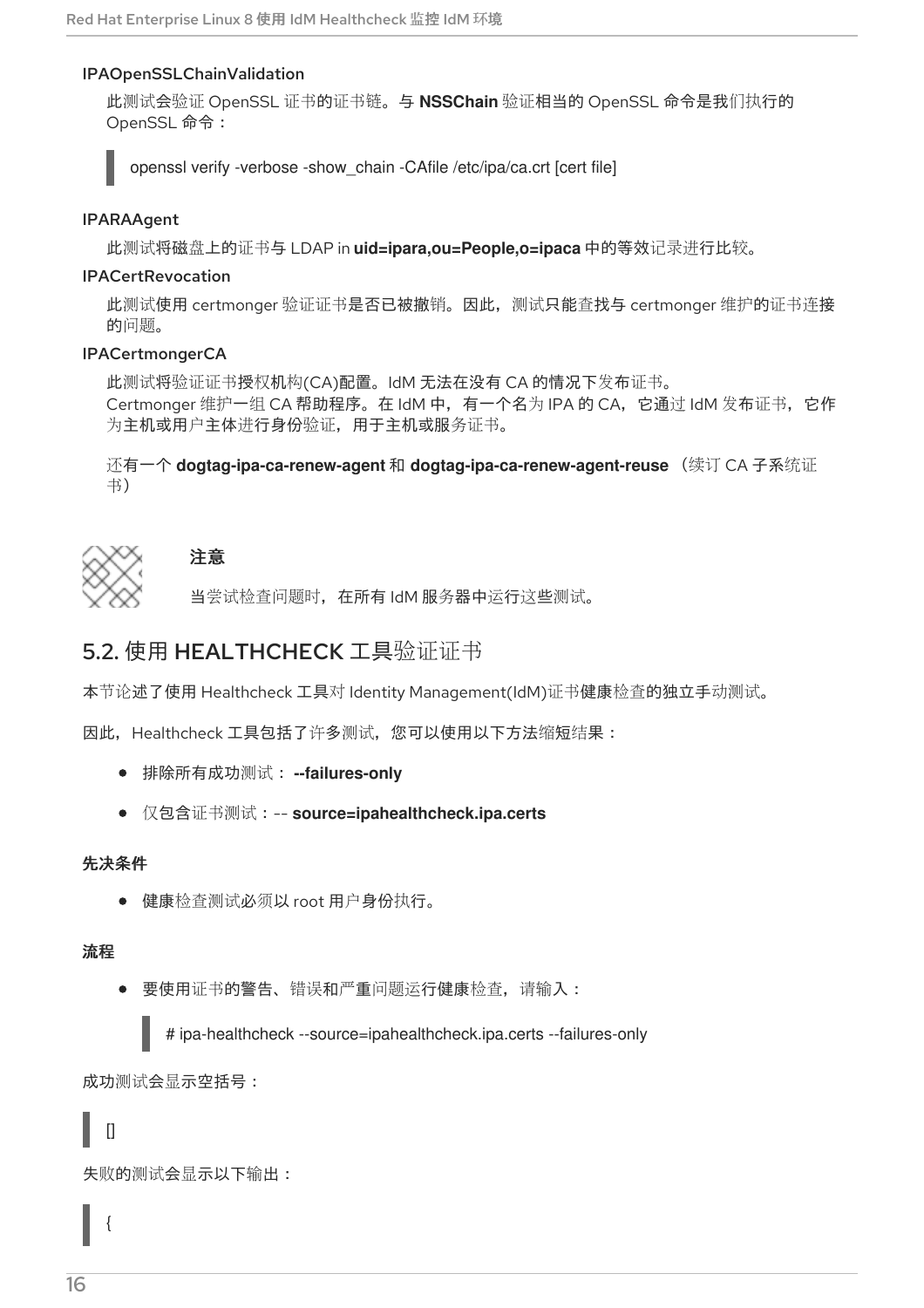```
"source": "ipahealthcheck.ipa.certs",
 "check": "IPACertfileExpirationCheck",
 "result": "ERROR",
 "kw": {
  "key": 1234,
  "dbdir": "/path/to/nssdb",
  "error": [error],
  "msg": "Unable to open NSS database '/path/to/nssdb': [error]"
 }
}
```
在打开 NSS 数据库时,这个 **IPACertfileExpirationCheck** 测试失败。

#### 其它资源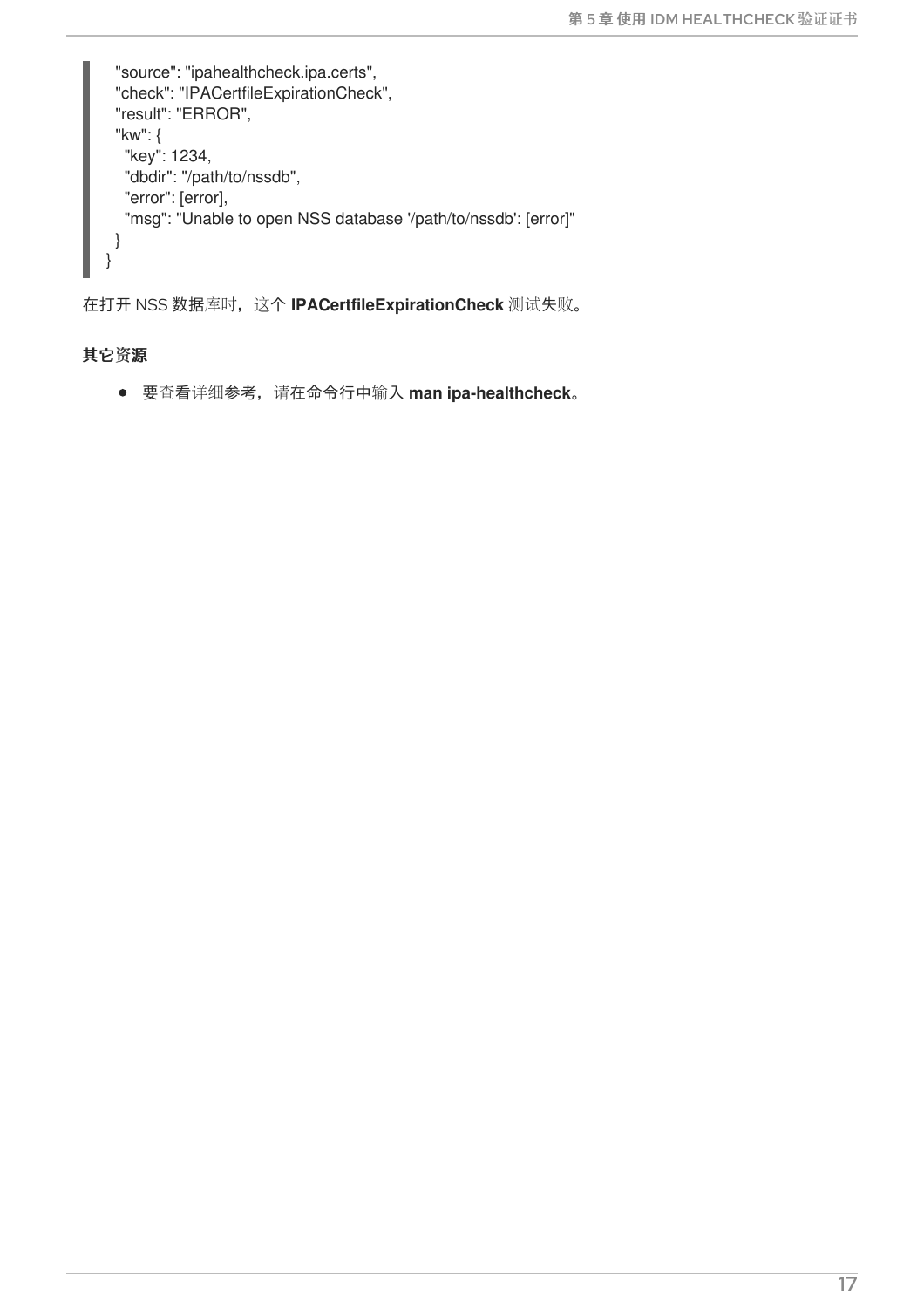# 第 6 章 使用 IDM HEALTHCHECK 验证系统证书

<span id="page-21-0"></span>本节论述了 Identity Management(IdM)中的 Healthcheck 工具来识别系统证书的问题。

详情请查看 IdM 中的 [Healthcheck](https://access.redhat.com/documentation/en-us/red_hat_enterprise_linux/8/html-single/configuring_and_managing_identity_management#healthcheck-in-idm_collecting-idm-healthcheck-information)。

#### 先决条件

● Healthcheck 工具仅在 RHEL 8.1 或更新版本中可用。

<span id="page-21-1"></span>6.1. 系统证书健康检查测试

Healthcheck 工具包括一些用于验证系统(DogTag)证书的测试。

要查看所有测试,请使用 **--list -sources** 选项运行 **ipa- healthcheck** :

# ipa-healthcheck --list-sources

您可以在 **ipahealthcheck.dogtag.ca** 源下找到所有测试:

#### DogtagCertsConfigCheck

```
此测试将其 NSS 数据库中的 CA(证书授权机构)证书与存储在 CS.cfg 中的相同值进行比较。如果不
匹配,CA 无法启动。
具体来说,它会检查:
```
- **auditSigningCert cert-pki-ca** against **ca.audit\_signing.cert**
- **ocspSigningCert cert-pki-ca** against **ca.ocsp\_signing.cert**
- **caSigningCert cert-pki-ca** against **ca.signing.cert**
- **subsystemCert cert-pki-ca** against **ca.subsystem.cert**
- 针对 **ca .sslserver.cert** 的 **server-Cert cert-pki-ca**

如果安装了 Key Recovery Authority(KRA):

**transportCert cert-pki-kra** against **ca.connector.KRA.transportCert**

#### DogtagCertsConnectivityCheck

此测试验证连接性。这个测试等同于检查的 **ipa cert-show 1** 命令:

- Apache 中的 PKI 代理配置
- IdM 能够找到 CA
- RA 代理客户端证书
- CA 回复请求的正确性
- 请注意, 测试会使用 serial #1 检查证书, 因为您要验证是否 可以执行证书 并返回 CA 中的预期结果 (证书或未找到)。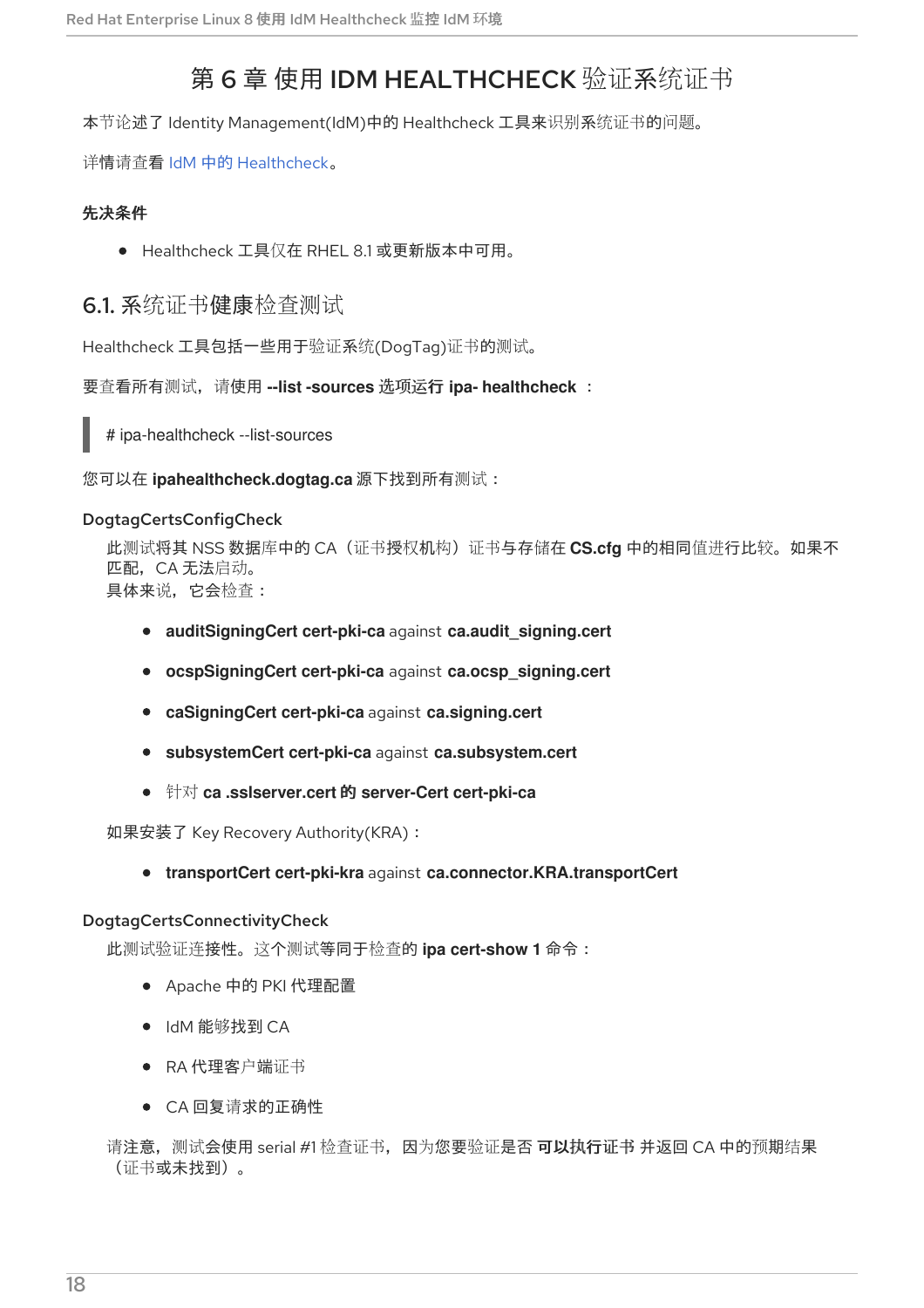

### 注意

当尝试找到问题时,在所有 IdM 服务器中运行这些测试。

# <span id="page-22-0"></span>6.2. 使用 HEALTHCHECK 强制系统证书

本节论述了使用 Healthcheck 工具对 Identity Management(IdM)证书的独立手动测试。

由于 Healthcheck 工具包含许多测试,因此您可以通过仅包含 DogTag 测试来缩小结果范围:-**source=ipahealthcheck.dogtag.ca**

#### 流程

要运行限制为 DogTag 证书的 Healthcheck,请输入:  $\bullet$ 

# ipa-healthcheck --source=ipahealthcheck.dogtag.ca

```
测试成功示例:
```

```
{
"source: ipahealthcheck.dogtag.ca",
"check: DogtagCertsConfigCheck",
"result: SUCCESS",
"uuid: 9b366200-9ec8-4bd9-bb5e-9a280c803a9c",
"when: 20191008135826Z",
"duration: 0.252280",
"kw:" {
  "key": "Server-Cert cert-pki-ca",
  "configfile": "/var/lib/pki/pki-tomcat/conf/ca/CS.cfg"
  }
}
```
测试失败的示例:

```
{
 "source: ipahealthcheck.dogtag.ca",
 "check: DogtagCertsConfigCheck",
 "result: CRITICAL",
 "uuid: 59d66200-1447-4b3b-be01-89810c803a98",
 "when: 20191008135912Z",
 "duration: 0.002022",
 "kw:" {
  "exception": "NSDB /etc/pki/pki-tomcat/alias not initialized",
  }
}
```
#### 其它资源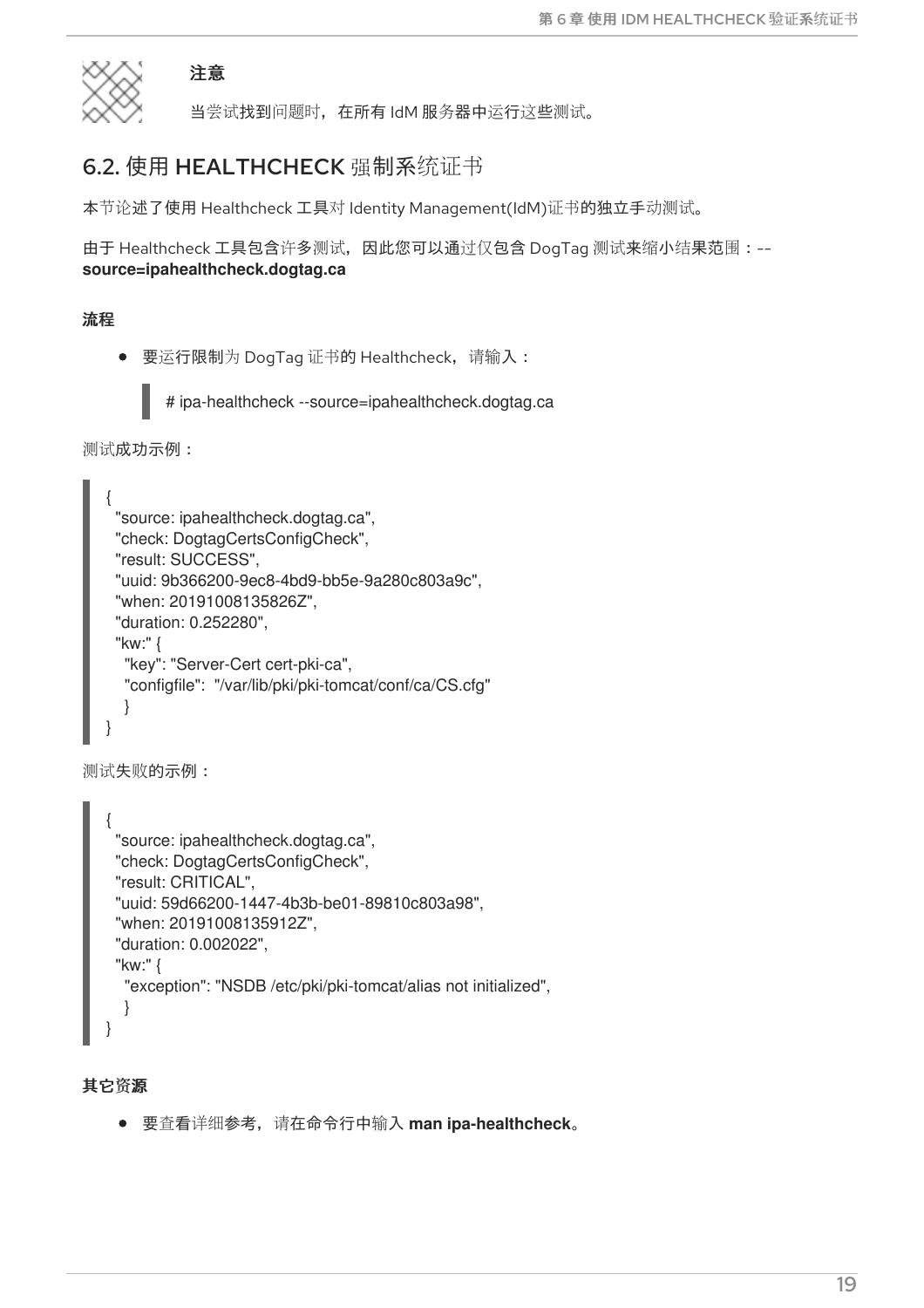# 第 7 章 使用 IDM HEALTHCHECK 检查磁盘空间

<span id="page-23-0"></span>本节论述了如何使用 Healthcheck 工具监控身份管理服务器的可用磁盘空间。

详情请查看 IdM 中的 [Healthcheck](https://access.redhat.com/documentation/en-us/red_hat_enterprise_linux/8/html-single/configuring_and_managing_identity_management#healthcheck-in-idm_collecting-idm-healthcheck-information)。

#### 先决条件

● Healthcheck 工具仅适用于 RHEL 8.1 及更新的版本。

### <span id="page-23-1"></span>7.1. 磁盘空间健康检查测试

Healthcheck 工具包括用于检查可用磁盘空间的测试。可用磁盘空间不足可能会导致以下问题:

- 日志
- 执行
- Backups

测试检查以下路径:

#### 表 7.1. 测试的路径

| 测试检查的路径              | 以 MB 为单位的最小磁盘空间 |
|----------------------|-----------------|
| /var/lib/dirsrv/     | 1024            |
| /var/lib/ipa/backup/ | 512             |
| /var/log/            | 1024            |
| var/log/audit/       | 512             |
| /var/tmp/            | 512             |
| /tmp/                | 512             |

要列出所有测试,请使用 **--list -sources** 选项运行 **ipa- healthcheck** :

# ipa-healthcheck --list-sources

文件系统空间检查测试放在 **ipahealthcheck.system.filesystemspace** 源下:

#### FileSystemSpaceCheck

此测试以以下方式检查可用磁盘空间:

- 需要最少的原始可用字节数。
- 最小可用磁盘空间百分比为 20%。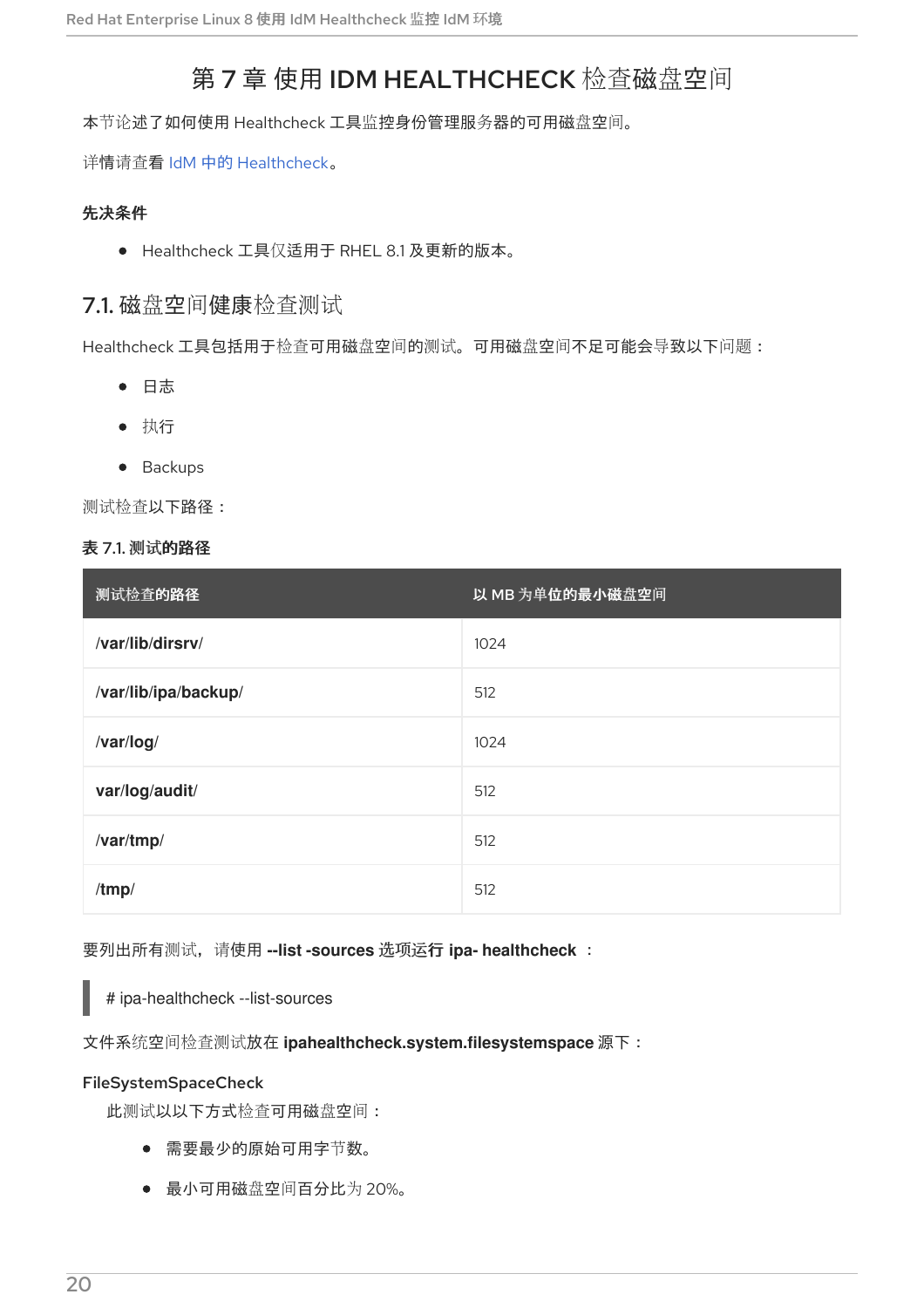## <span id="page-24-0"></span>7.2. 使用 HEALTHCHECK 工具强制磁盘空间

本节论述了使用 Healthcheck 工具在身份管理(IdM)服务器上独立手动测试可用磁盘空间。

因为健康检查包括许多测试,因此您可以通过以下方式缩小结果范围:

- 排除所有成功测试: **--failures-only**
- 仅包含空间检查测试:-- **source=ipahealthcheck.system.filesystemspace**

#### 流程

要使用可用磁盘空间的警告、错误和严重问题运行健康检查,请输入:  $\bullet$ 

# ipa-healthcheck --source=ipahealthcheck.system.filesystemspace --failures-only

成功测试会显示空括号:

# $[$

```
例如, 测试失败可显示:
```

```
{
 "source": "ipahealthcheck.system.filesystemspace",
 "check": "FileSystemSpaceCheck",
 "result": "ERROR",
 "kw": {
  "msg": "/var/lib/dirsrv: free space under threshold: 0 MiB < 1024 MiB",
  "store": "/var/lib/dirsrv",
  "free_space": 0,
  "threshold": 1024
 }
}
```
失败的测试会通知您 **/var/lib/dirsrv** 目录已用尽空间。

#### 其它资源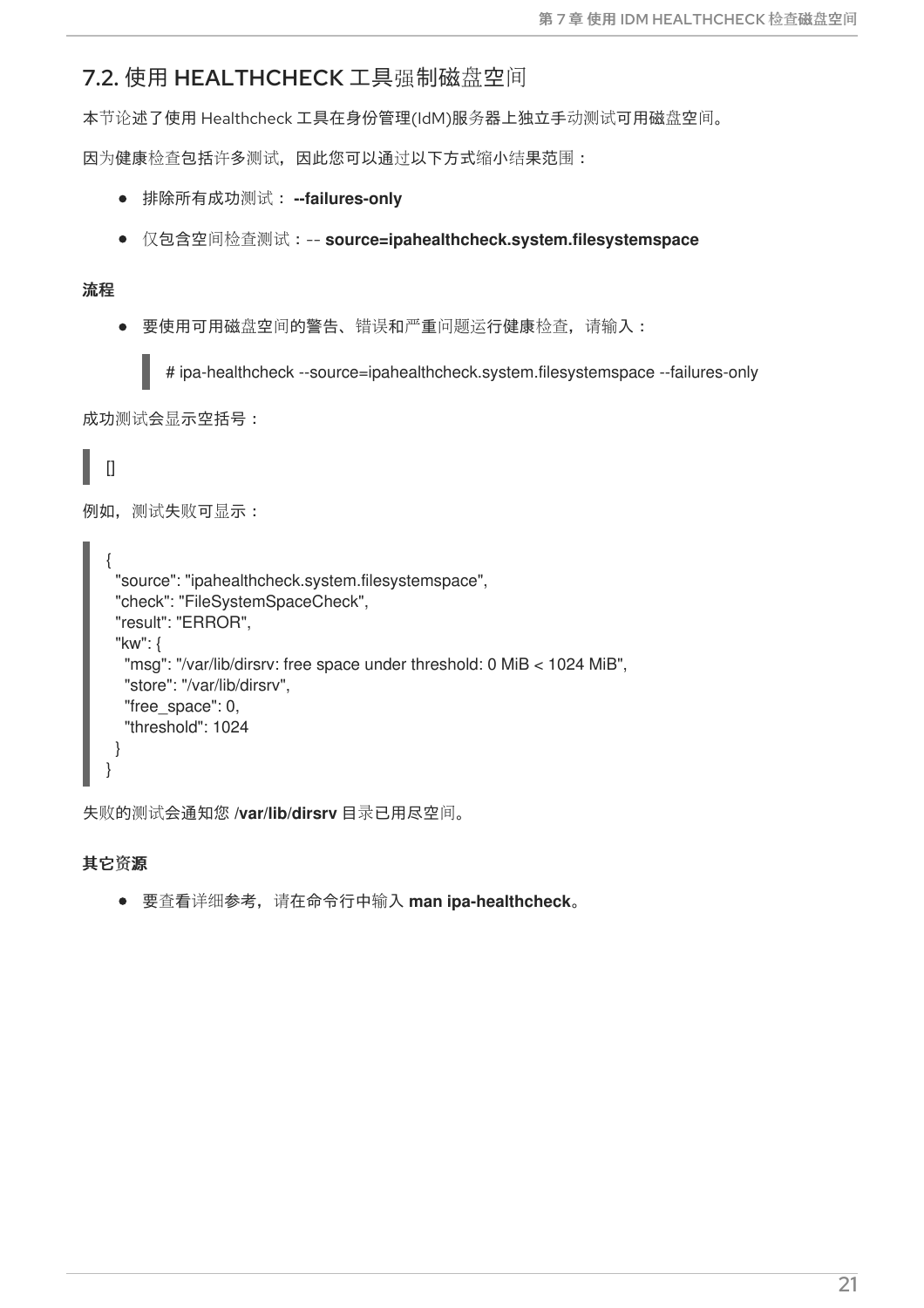# 第 8 章 使用 HEALTHCHECK 验证 IDM 配置文件的权限

<span id="page-25-0"></span>本节论述了如何使用 Healthcheck 工具测试身份管理(IdM)配置文件。

详情请查看 IdM 中的 [Healthcheck](https://access.redhat.com/documentation/en-us/red_hat_enterprise_linux/8/html-single/configuring_and_managing_identity_management#healthcheck-in-idm_collecting-idm-healthcheck-information)。

#### 先决条件

● Healthcheck 工具仅在 RHEL 8.1 或更新的系统中可用。

#### <span id="page-25-1"></span>8.1. 文件权限健康检查测试

Healthcheck 工具测试由 Identity Management(IdM)安装和配置的一些重要文件的所有权和权限。

如果您更改了任何测试文件的所有权或权限,测试会在 results 部分中 返回警告。虽然这不一定意味着配 置不起作用,但这意味着 文件与默认配置不同。

要查看所有测试,请使用 **--list -sources** 选项运行 **ipa- healthcheck** :

# ipa-healthcheck --list-sources

文件权限测试放在 **ipahealthcheck.ipa.files** 源下:

#### IPAFileNSSDBCheck

此测试会检查 389-ds NSS 数据库和证书颁发机构(CA)数据库。389-ds 数据库位于 **/etc/dirsrv/slapd-<dashed-REALM>** 中,CA 数据库位于 **/etc/pki/pki-tomcat/alias/** 中。

#### IPAFileCheck

此测试检查以下文件:

- **/var/lib/ipa/ra-agent.{key|pem}**
- **/var/lib/ipa/certs/httpd.pem**
- **/var/lib/ipa/private/httpd.key**
- **/etc/httpd/alias/ipasession.key**
- **/etc/dirsrv/ds.keytab**
- **/etc/ipa/ca.crt**
- **/etc/ipa/custodia/server.keys** 如果启用了 PKINIT:
- **/var/lib/ipa/certs/kdc.pem**
- **/var/lib/ipa/private/kdc.key** 如果配置了 DNS:
- **/etc/named.keytab**
- **/etc/ipa/dnssec/ipa-dnskeysyncd.keytab**

#### **TomcatFileCheck**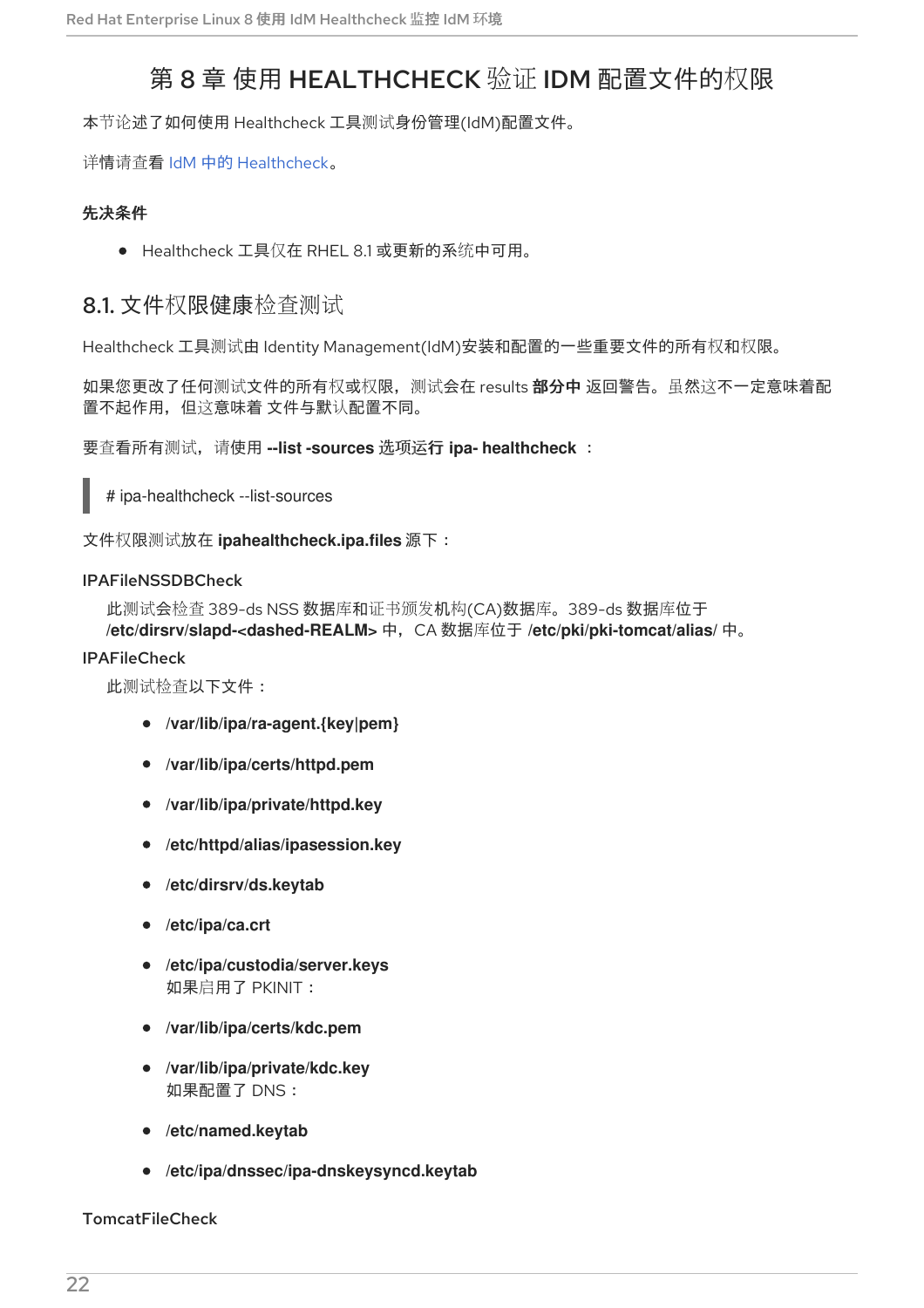如果配置了 CA, 则此测试会检查一些特定于 tomcat 的文件:

- **/etc/pki/pki-tomcat/password.conf**
- **/var/lib/pki/pki-tomcat/conf/ca/CS.cfg**
- **/etc/pki/pki-tomcat/server.xml**



#### 注意

当尝试找到问题时,在所有 IdM 服务器中运行这些测试。

### <span id="page-26-0"></span>8.2. 使用 HEALTHCHECK 处理配置文件

本节论述了使用 Healthcheck 工具对身份管理(IdM)服务器配置文件的独立手动测试。

Healthcheck 工具包含许多测试。可以通过以下方法缩小结果:

- 排除所有成功测试: **--failures-only**
- 仅包含所有权和权限测试:-- **source=ipahealthcheck.ipa.files**

#### 流程

1. 要在 IdM 配置文件所有权和权限中运行 Healthcheck 测试,同时只显示警告、错误和严重问题, 请输入:

# ipa-healthcheck --source=ipahealthcheck.ipa.files --failures-only

成功测试会显示空括号:

```
# ipa-healthcheck --source=ipahealthcheck.ipa.files --failures-only
\Box
```
失败的测试显示结果 类似如下 :

```
{
 "source": "ipahealthcheck.ipa.files",
 "check": "IPAFileNSSDBCheck",
 "result": "WARNING",
 "kw": {
  "key": "_etc_dirsrv_slapd-EXAMPLE-TEST_pkcs11.txt_mode",
  "path": "/etc/dirsrv/slapd-EXAMPLE-TEST/pkcs11.txt",
  "type": "mode",
  "expected": "0640",
  "got": "0666",
  "msg": "Permissions of /etc/dirsrv/slapd-EXAMPLE-TEST/pkcs11.txt are 0666 and should be 0640"
 }
}
```
#### 其它资源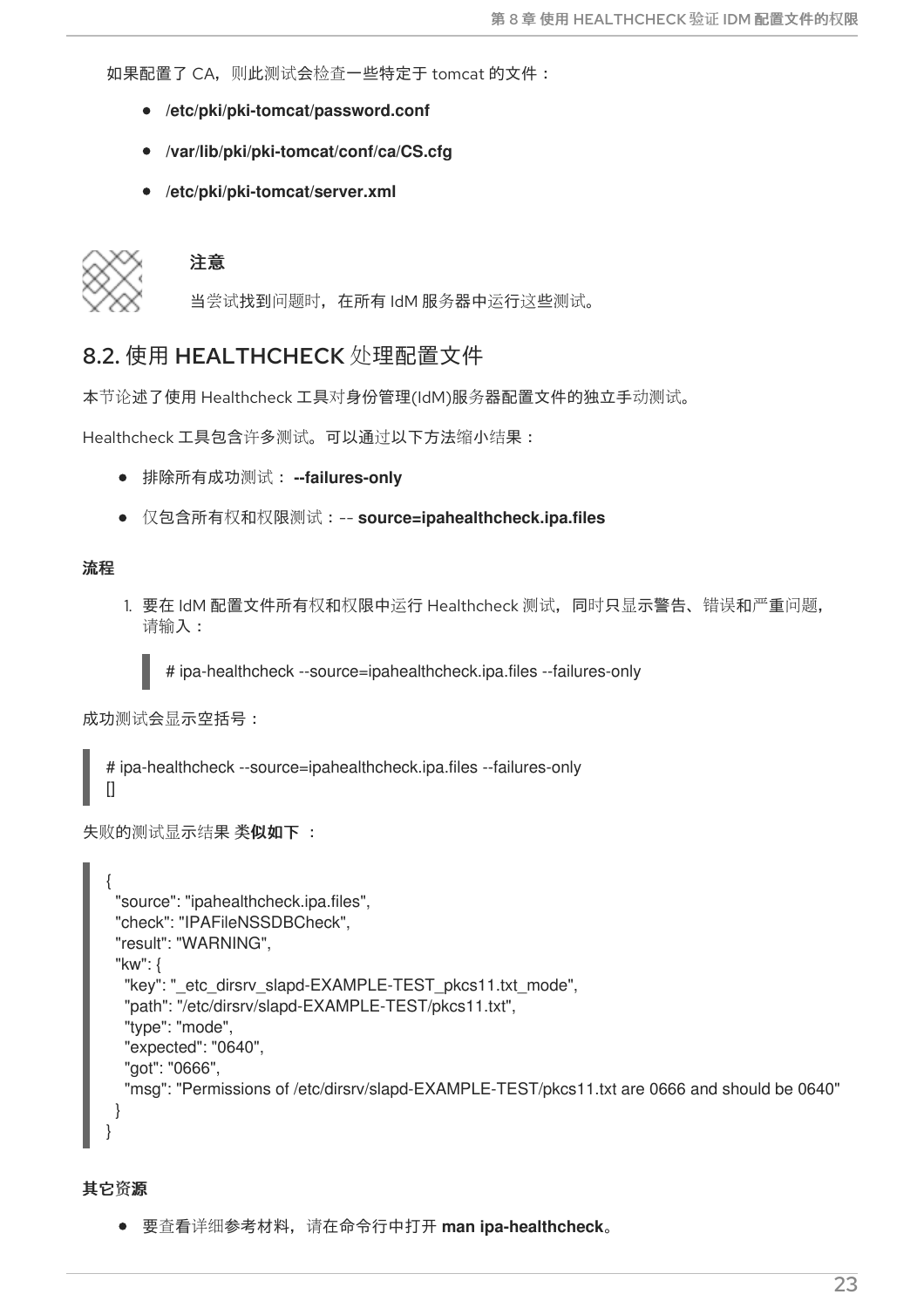# 第 9 章 使用 HEALTHCHECK 检查 IDM 复制

<span id="page-27-0"></span>本节论述了如何使用 Healthcheck 工具测试身份管理(IdM)复制。

详情请查看 IdM 中的 [Healthcheck](https://access.redhat.com/documentation/en-us/red_hat_enterprise_linux/8/html-single/configuring_and_managing_identity_management#healthcheck-in-idm_collecting-idm-healthcheck-information)。

#### 先决条件

● Healthcheck 工具仅在 RHEL 8.1 或更新版本中可用。

### <span id="page-27-1"></span>9.1. 复制健康检查测试

Healthcheck 工具测试身份管理(IdM)拓扑配置,并搜索复制冲突问题。

要列出所有测试,请使用 **--list -sources** 选项运行 **ipa- healthcheck** :



拓扑测试放置在 **ipahealthcheck.ipa.topology** 和 **ipahealthcheck.ds.replication** 源 下:

#### IPATopologyDomainCheck

此测试会验证:

- 拓扑是否未断开连接,所有服务器之间是否存在复制路径。
- 如果服务器的复制协议数量不超过推荐的数量。 如果测试失败,测试会返回错误,如连接错误或太多复制协议。

如果测试成功,则测试会返回配置的域。



#### 注意

该测试为域和 ca 后缀运行 **ipa topologysuffix-verify** 命令(假设在此服务器上 配置了证书颁发机构)。

#### ReplicationConflictCheck

测试在 LDAP 匹配中搜索条目 (**&**(**!(objectclass=nstombstone)**)**(nsds5ReplConflict=\*)**。



#### 注意

当尝试检查问题时,在所有 IdM 服务器中运行这些测试。

# <span id="page-27-2"></span>9.2. 使用 HEALTHCHECK 进行复制

本节论述了使用 Healthcheck 工具对身份管理(IdM)复制拓扑和配置的独立手动测试。

因此, Healthcheck 工具包括了许多测试, 您可以使用以下方法缩短结果:

- 复制冲突测试:-- **source=ipahealthcheck.ds.replication**
- 正确的拓扑测试: **--source=ipahealthcheck.ipa.topology**

先决条件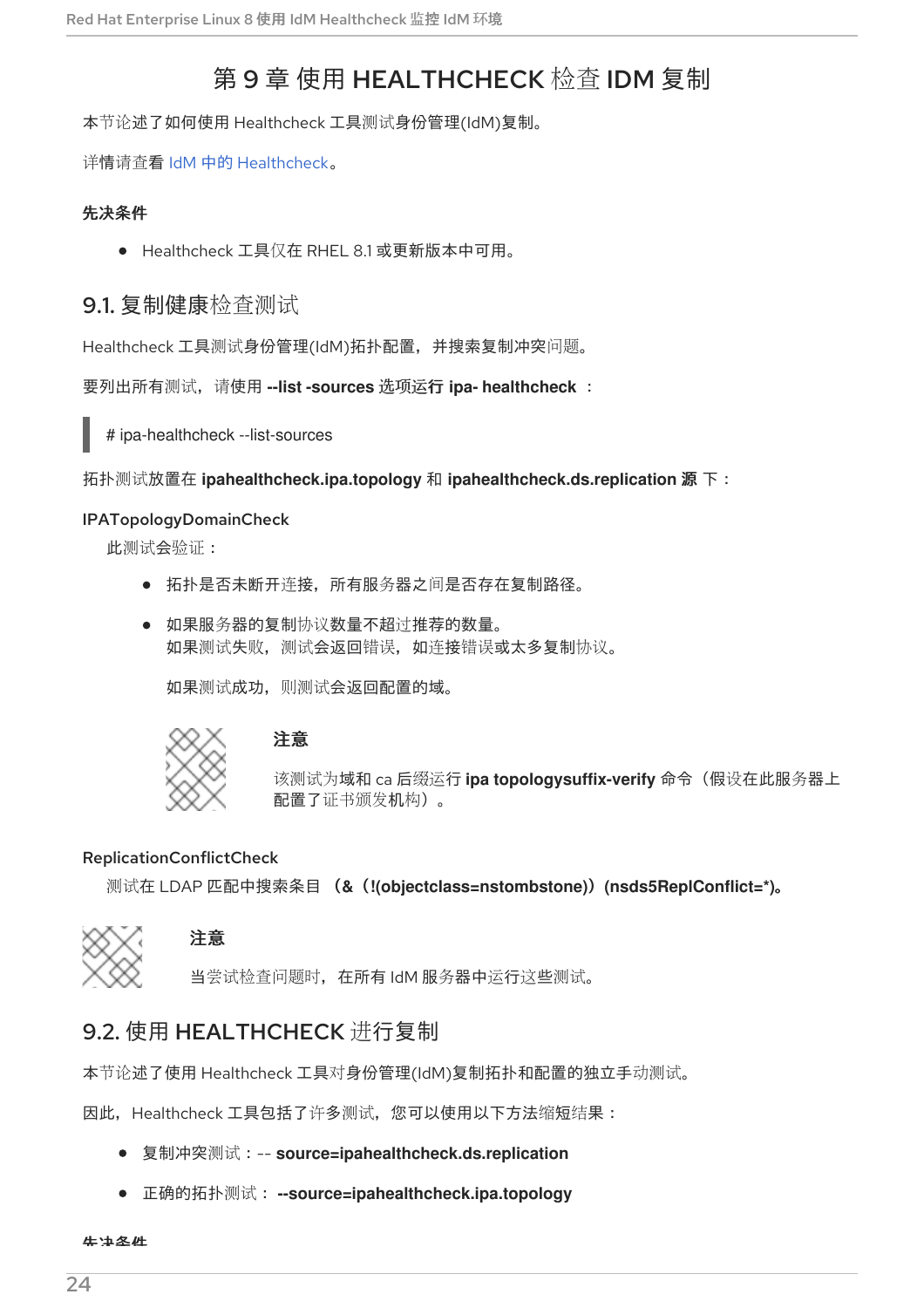ルス不正

健康检查测试必须以 root 用户身份执行。  $\bullet$ 

#### 流程

要运行 Healthcheck 复制冲突和拓扑检查, 请输入:  $\bullet$ 

> # ipa-healthcheck --source=ipahealthcheck.ds.replication - source=ipahealthcheck.ipa.topology

可能会有四种不同的结果:

```
● SUCCESS SAS- SAS 测试成功通过。
```

```
{
 "source": "ipahealthcheck.ipa.topology",
 "check": "IPATopologyDomainCheck",
 "result": "SUCCESS",
 "kw": {
  "suffix": "domain"
 }
}
```
- 预告:测试通过,但可能存在问题。
- ERROR SAS- SAS 测试失败。

```
{
 "source": "ipahealthcheck.ipa.topology",
 "check": "IPATopologyDomainCheck",
 "result": "ERROR",
 "uuid": d6ce3332-92da-423d-9818-e79f49ed321f
 "when": 20191007115449Z
 "duration": 0.005943
 "kw": {
  "msg": "topologysuffix-verify domain failed, server2 is not connected
(server2_139664377356472 in MainThread)"
 }
}
```
● CRITICAL SAS- SAS 测试失败, 它会影响 IdM 服务器功能。

#### 其它资源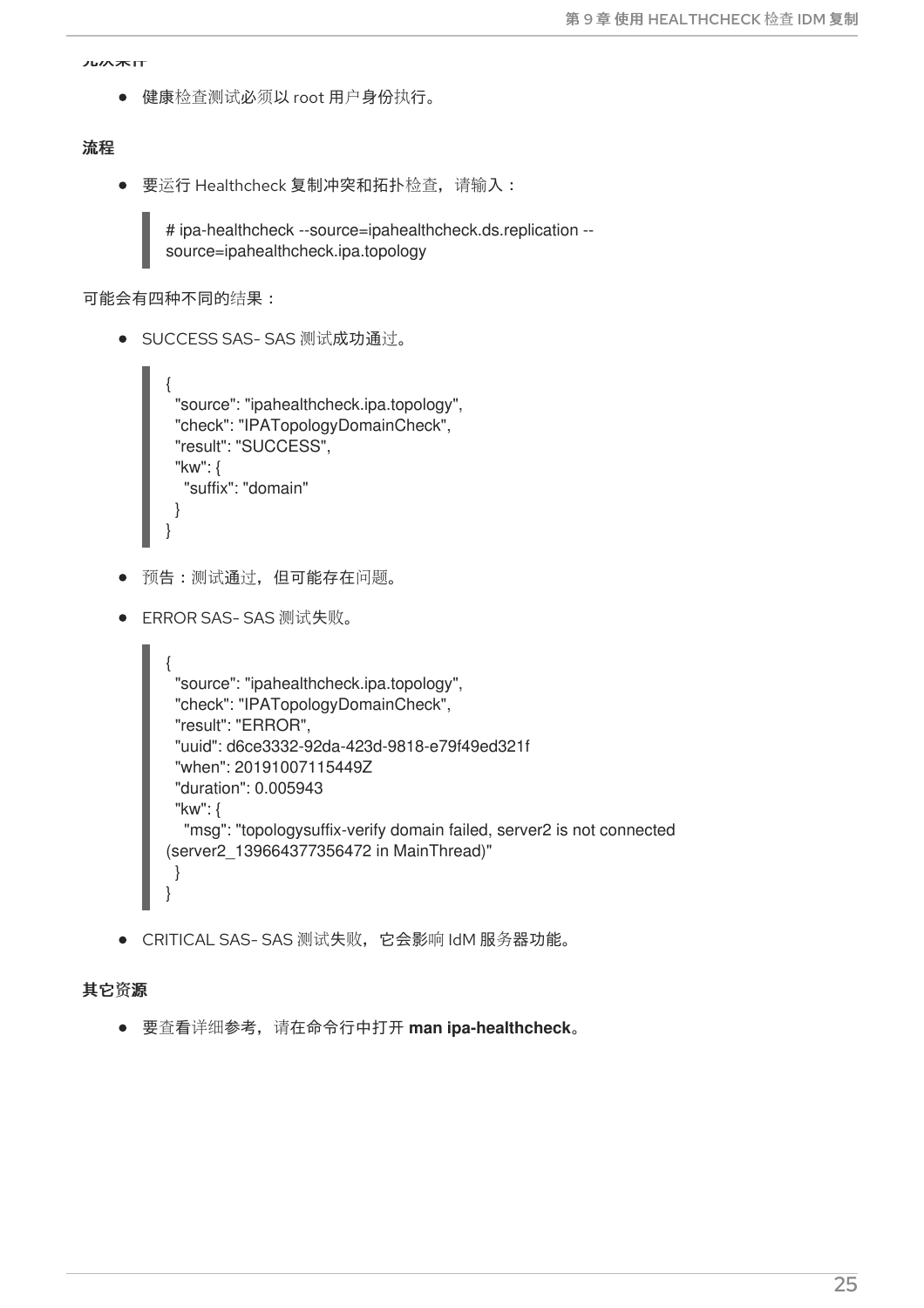# 第 10 章 使用 IDM HEALTHCHECK 检查 DNS 记录

<span id="page-29-0"></span>本节论述了 Identity Management(IdM)中的 Healthcheck 工具来识别 DNS 记录的问题。

详情请查看 IdM 中的 [Healthcheck](#page-11-1)。

#### 先决条件

● DNS 记录 Healthcheck 工具仅在 RHEL 8.2 或更新版本中可用。

### <span id="page-29-1"></span>10.1. DNS 记录健康检查测试

Healthcheck 工具包括一个测试,用于检查自动发现所需的预期 DNS 记录是否可以解析。

要列出所有测试,请使用 **--list -sources** 选项运行 **ipa- healthcheck** :

# ipa-healthcheck --list-sources

DNS 记录检查测试放在 **ipahealthcheck.ipa.idns** 源下。

#### IPADNSSystemRecordsCheck

此测试使用 **/etc/resolv.conf** 文件中指定的第一个解析器检查 **ipa dns-update-system-records - dry-run** 命令中的 DNS 记录。记录在 IPA 服务器上测试。

### <span id="page-29-2"></span>10.2. 使用 HEALTHCHECK 工具识别 DNS 记录

本节论述了使用 Healthcheck 工具在身份管理(IdM)服务器上独立手动测试 DNS 记录。

Healthcheck 工具包含许多测试。通过添加 **--source ipahealthcheck.ipa.idns** 选项,可以只包含 DNS 记录测试来缩小结果范围。

#### 先决条件

健康检查测试必须以 root 用户身份执行。

#### 流程

要运行 DNS 记录检查, 请输入:  $\bullet$ 

# ipa-healthcheck --source ipahealthcheck.ipa.idns

如果记录可以解析,测试会返回 **SUCCESS**,从而返回:

```
{
  "source": "ipahealthcheck.ipa.idns",
  "check": "IPADNSSystemRecordsCheck",
  "result": "SUCCESS",
  "uuid": "eb7a3b68-f6b2-4631-af01-798cac0eb018",
  "when": "20200415143339Z",
  "duration": "0.210471",
  "kw": {
```